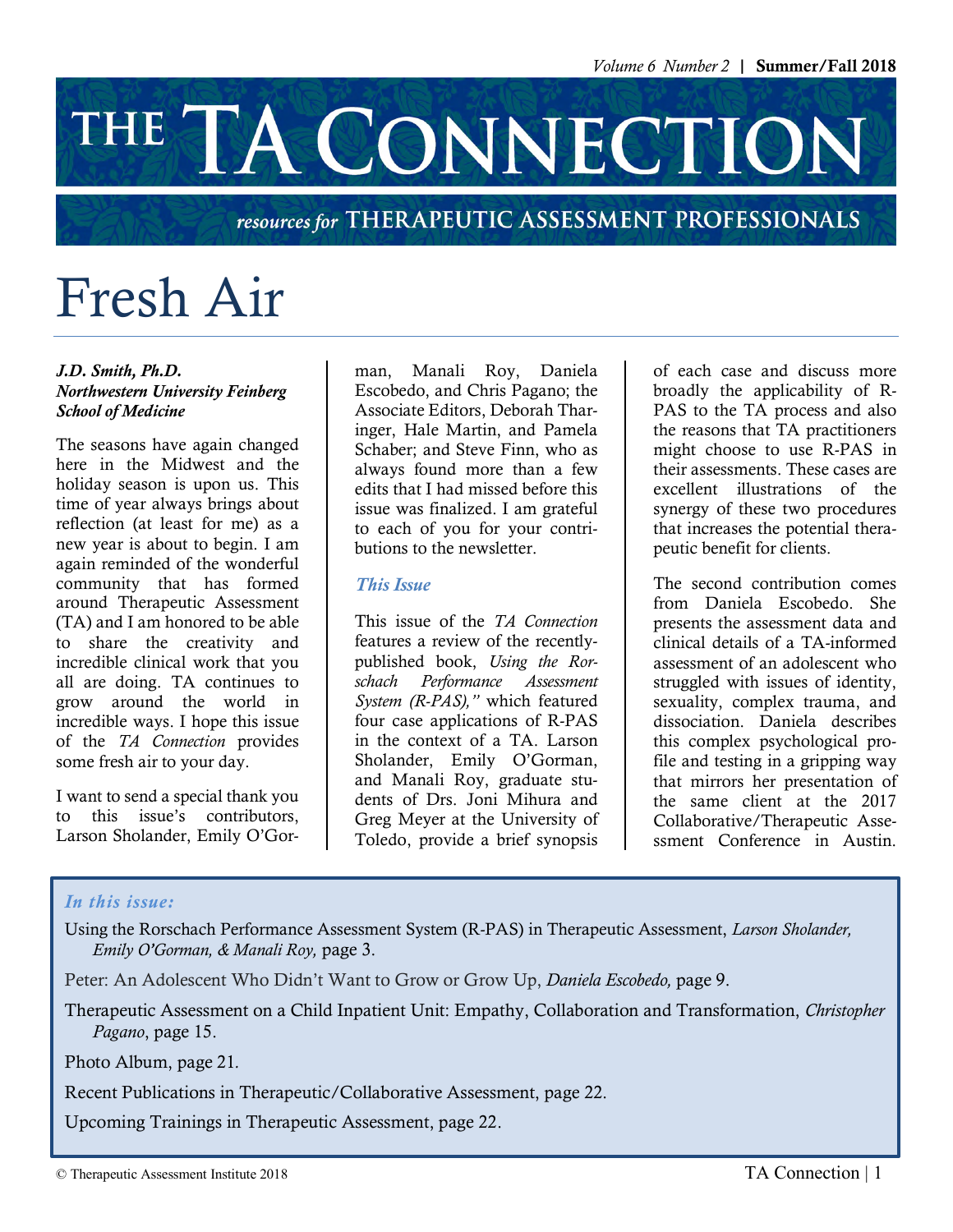This case is sure to hold your attention as you read!

The third column by Chris Pagano is an elaboration of an article he and colleagues recently published in the *Journal of Personality Assessment* on using TA with children in inpatient settings. Chris presents the case of Marcos, an 11-year-old Latino boy, whom he encountered in the inpatient unit after the boy expressed suicidal ideation and hallucinations, among other concerns, and a diagnostic-focused assessment was indicated. Chris describes the use of TA in inpatient units and the ways in which it can be synergistic with the current inpatient context; but, he also addresses some of the contemporary challenges to integrating TA with the treatment of children in such settings. This case is not only clinically interesting, but it is highly informative and shows how TA can be adapted to the benefit of all involved to fit both the context of a treatment and the type of client being seen.

#### *The Leonard Handler Fund*

© Therapeutic Assessment Institute 2018 TA Connection | 2 Announced in the previous issue of the newsletter, this newlyestablished fund assists economically disadvantaged clients who would benefit from a TA but are unable to afford one. Leonard Handler (1936–2016) was a brilliant researcher, teacher, and clinician who developed groundbreaking methods used in TA, especially with children and families, such as the Fantasy Animal Drawing and Storytelling Game. Please consider making a donation to this fund through the TAI website to help make TA available to everyone, regardless of income level. Soon we will provide information on how TA-trained assessors can apply for these funds to support underserved

clients that otherwise could not afford a TA-informed assessment. Information will be available on the TA website and through the *TA Connection.*

#### *Upcoming TA Trainings*

Spring not only brings us showers and flowers but also the annual meeting of the Society for Personality Assessment. This year the conference will be held in New Orleans, LA, March 20–24. 2019. As typical, there are a number of TA symposia, paper presentations, and posters that will be presented during the main conference, as well as two preconference workshops: "Therapeutic Assessment in Clients with Personality Disorder with a Focus on the Restoration of Epistemic Trust" presented by Jan Kamphuis, Hilde de Saeger, and Pamela Schaber and "Using a Collaborative/Therapeutic Assessment Model in Diagnosing Adults with an Autism Spectrum Disorder" presented by Dale Rudin. Both workshops will be held Wednesday, March 20, 2019 from 8AM to 5PM. Additionally, the Collaborative/Therapeutic Assessment Interest Group will meet for an hour—this is a great opportunity to catch up with TA friends and hear about how TA is being spread all around the world. I hope you will all be able to attend.

Another upcoming TA-related event is Steve Finn's workshop on Working with Shame in Psychological Assessment and Psychotherapy. It's probably too late for most of us to book a trip to Milan, Italy, for the workshop on November 29–December 1, 2018, but you're in luck! Steve has another edition scheduled in beautiful Anchorage, Alaska on May 10-11, 2019. Both workshops are "new and improved" and include a

whole day with new material on how to work with clients who are highly defended against shame and who cope through aggression or blaming others. Details are on the TA website.

For up-to-date information on trainings offered by the TAI, visit our website and click on the Trainings tab at the top.

#### *Become a Member of the TAI*

As many of you already know, the Therapeutic Assessment Institute (TAI) began offering memberships, which gets you two issues a year of this lovely newsletter, access to the members-only listserv, discounts on trainings sponsored by the TAI, and discounts on AAP trainings. The membership fee is very reasonable at \$75 per year for professionals and \$40 for students. You can sign up now for 2019! Please consider joining to receive these benefits and to help support the TAI's mission, and please do also tell your friends and colleagues!

#### *Donate to TA*

The TAI is a nonprofit organization with a volunteer Board, and all donations are taxdeductible. Please consider contributing so we will be able to continue to spread TA and provide the best available mental health services to the clients we serve. And please tell your wellto-do contacts about the worthwhile mission of the TAI. We currently use the majority of donations to support scholarships for students and professionals in need of financial assistance to attend trainings, and we expect to provide financial support to underserved clients very soon via the Leonard Handler Fund. We also are at work on developing training materials for those of you who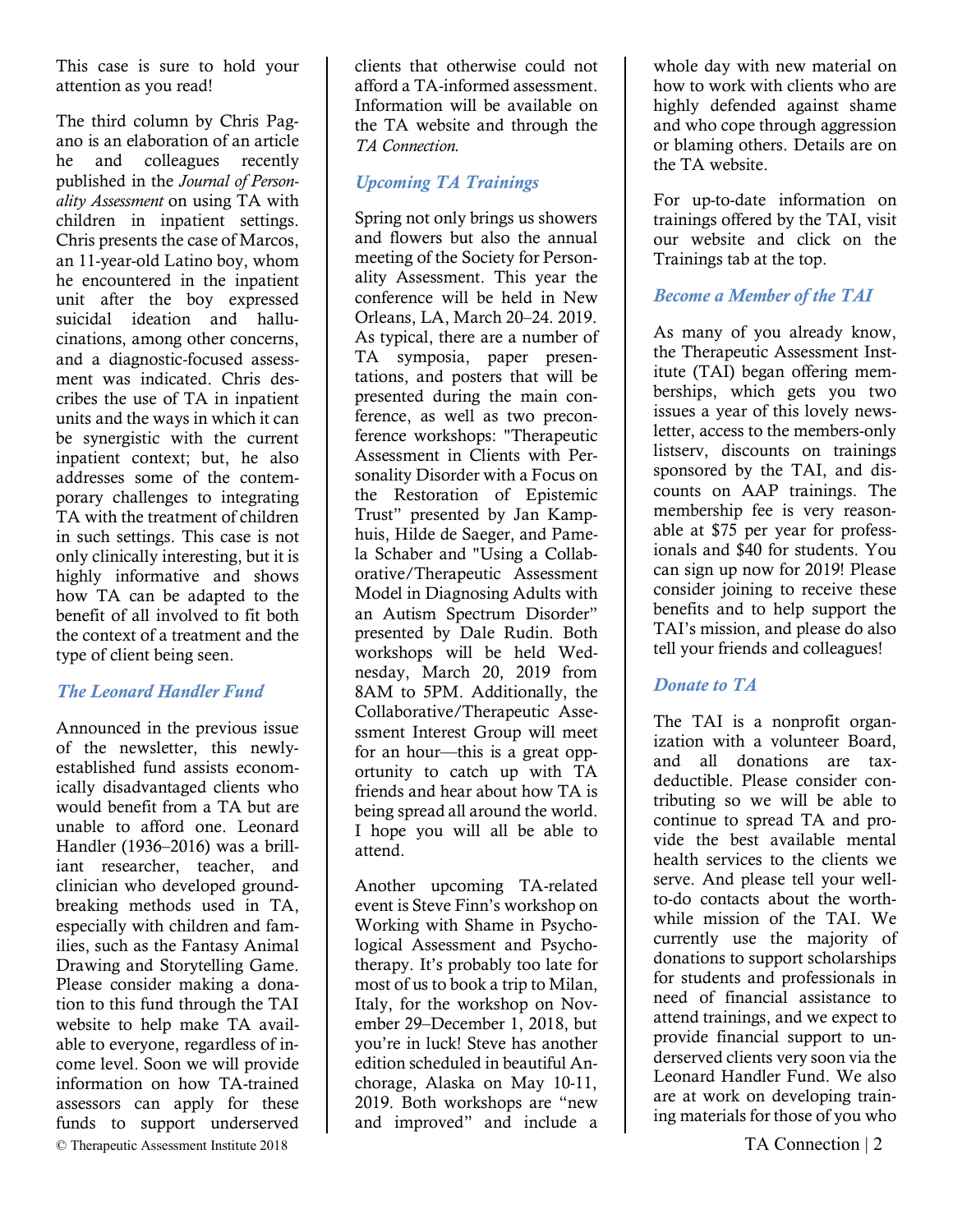find it difficult to travel to our workshops. We count on your generosity to be able to do this.

#### *Future Issues of the TA Connection*

If you have feedback or suggestions for the newsletter, email

me! Many of the topics covered in the newsletter have come from your suggestions, and I hope to continue to provide information that is useful to our readers. If you have conducted an exemplary or interesting TA case, want to write about some aspect of TA, or have

a suggestion for a topic you would like to see appear in an upcoming issue, please let me know.

*Please email questions, comments, and suggestions to J.D. Smith at jd.smith@northwestern.edu*

# Using the Rorschach Performance Assessment System (R-PAS) in Therapeutic Assessment

#### *Larson Sholander, MA, Emily O'Gorman, MS, & Manali Roy, MSc, MA University of Toledo*

We are doctoral students at the University of Toledo training with Drs. Gregory J. Meyer and Joni L. Mihura. In both our clinical and research training, we have focused broadly on multimethod assessment and more specifically on Therapeutic Assessment (TA), the Rorschach Performance Assessment System (R-PAS), and integration of the two. We are thankful for this opportunity to summarize four very interesting cases that were recently published and illustrate the value of using R-PAS in the TA context.

The Rorschach is a behavioral task that provides an opportunity to observe personality characteristics and a range of other psychological processes in action. The foundation of R-PAS interpretation is the response process (i.e., the psychological factors that lead to or that are enacted in task behaviors and response attributes that are assigned a particular code). Armed with an understanding of the response process captured by each code, rather than simply the codes' superficial meanings, clinicians can help clients gain a deeper understanding of their problems as well as their personal strengths.

R-PAS allows for the integration of nomothetic and idiographic inferences. Nomothetic or test-focused interpretations enable normative comparisons, demonstrating how far an examinee diverges from the average person. Extreme scores suggest personally salient con-

tent and behavior, which can then be further understood through collaborative discussion with the client. An individual's R-PAS profile pages can be used as a helpful feedback tool; when discussed collaboratively with the client, the standard variable-based inferences can be transformed into a more person-focused interpretation.

The Rorschach task also provides an abundance of idiographic person-focused information through the personalized images and themes that the individual brings to the table. Consistent with the client-centered approach of TA, the person-focused approach of R-PAS is structured to address the client's personal assessment goals as well as explicit referral questions and related implicit content, allowing for individualized and meaningful interpretations encompassing strengths as well as limitations.

Finally, the Rorschach is a crucial component of multimethod assessment, as it provides content that is not necessarily available through self-report tests and that can be integrated with other methods of assessment to provide a richer understanding of the individual. Four cases from the recently published case book by Mihura and Meyer (2018), *Using the Rorschach Performance Assessment System (R-PAS)*, nicely illustrate how R-PAS can be used within the TA framework to enhance client-focused interpretations to help us as clinicians get in our client's shoes.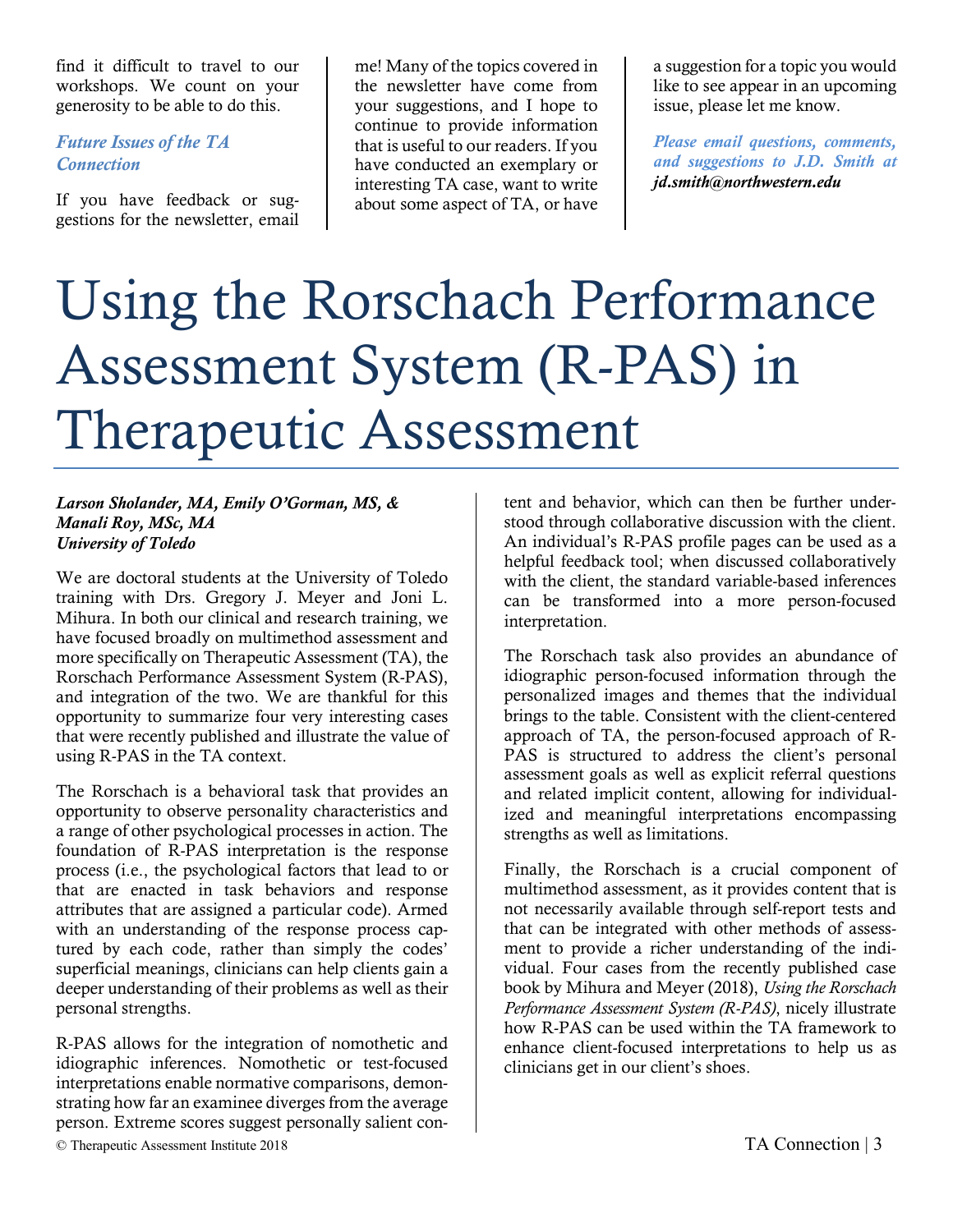The first case is from a chapter called *The Broken Zombie: Using R-PAS in the Assessment of a Bullied Adolescent with Borderline Personality Features* by Jan H. Kamphuis, Hilde De Saeger, and Joni L. Mihura.

Jill was a 15-year-old female referred for a second opinion on diagnosis, treatment, and medication when, after a year of ongoing treatment, her mood and anxiety problems persisted and she was hospitalized for 10 weeks following a severe emotional crisis. Jill had no notable developmental delays, obtained good grades in school, and was described by her parents as "rather quiet, perhaps a little anxious." Her psychological problems had started in primary school when she experienced severe bullying by a female peer. Around the same time, she had also been sexually assaulted by a trusted, same-age uncle. In the aftermath of those experiences, Jill became fearful and withdrew from social relationships. She experienced nightmares, intense mood changes, and nighttime bingeing. Jill also heard voices telling her to harm herself, and she began to engage in deliberate self-harm behaviors. At the time of referral, Jill was diagnosed with Major Depressive Disorder, Post Traumatic Stress Disorder, panic disorder, and psychotic disorder and was being treated with pharmacotherapy (Risperdal), Eye Movement Desensitization Reprocessing (EMDR), Cognitive Behavioral Therapy, and parent counseling.

Following the TA framework, at the beginning, Jill developed her individualized assessment questions in collaboration with the assessor. Jill asked: (1) Why do I have such problems sleeping? (2) Why do I find it so hard to deal with intense emotions? (3) Why do I find it so hard to go to school? (4) What is my diagnosis? and (5) What kind of therapy might help me? Consistent with TA, R-PAS—like the other measures used in her assessment—was introduced to Jill as a test that would potentially help answer her assessment questions about emotional issues.

Jill's R-PAS results reassured her of her adequate psychological resources and accurate thinking and reality testing, which clarified that her difficulties were not a result of underlying psychotic vulnerabilities. Although R-PAS is not primarily used to assign diagnoses, the results helped rule out psychotic phenomena, though suggested several features consistent with borderline personality characteristics, which also were part of her behavioral presentation.

Jill's experience of her internal world as unpredictable and unmanageable was validated with results indicating that she was strongly influenced by situational stressors, resulting in emotional distress, fear, disrupttions in concentration, and impulsive behavior. Her inability to process and continued rumination over aversive emotional experiences contributed signifycantly to her problems sleeping. Jill had a profound sense of being damaged to the extent of not feeling human. She particularly resonated with her response on Card IX, "a broken zombie…it looks like the skin is completely pulled down, the skin is torn" as reflecting her emotional state. Jill had a lot of aggressive imagery on her mind, and her responses with human interactions were characterized by exploitation, abuse of power, and malevolent intent that were representative of her interpersonal hypervigilance. She had difficulty conceptualizing humans as complex and integrated, and tended to mentally represent herself and others in incomplete, unrealistic, and fanciful ways. Jill's sense of being damaged and unattractive, intense mistrust and wariness of others, and difficulty mentalizing made her vulnerable to emotional overload, helped explain her difficulty dealing with intense emotions, and partially explained why she found it hard to go to school.

Jill's R-PAS results suggested that she needed connectedness, acceptance, guidance, and support to help her develop a sense of control and robust self-structure in therapy. Based on Jill's difficulty with mentalization, emotion dysregulation, and behavioral impulsivity that had the potential to turn self-destructive, Mentalization-based Treatment (MBT) and Dialectical Behavior Therapy (DBT) were recommended. The findings and recommendations were shared throughout the assessment process that not only resonated with Jill but also with her parents, who commented that their daughter was finally accurately seen and understood.

#### *Luis*

A second case comes from a chapter entitled *Using R-PAS in the Neuropsychological Assessment of an 8-Year-Old Boy* by Jessica Lipkind and Jack Fahy.

Luis was an 8-year-old Mexican-American male referred by his adoptive father for an assessment due to his oppositionality, inattentiveness, and a possible neurodevelopmental disorder. Luis had a genetic disorder that affected his organs, nervous system, and appearance, and frequently contributes to learning and attention problems. His father's assessment questions were "How can I help him be independent?" and "Do you think he's hyper?" In addition to a battery of neuropsychological and self- and informant report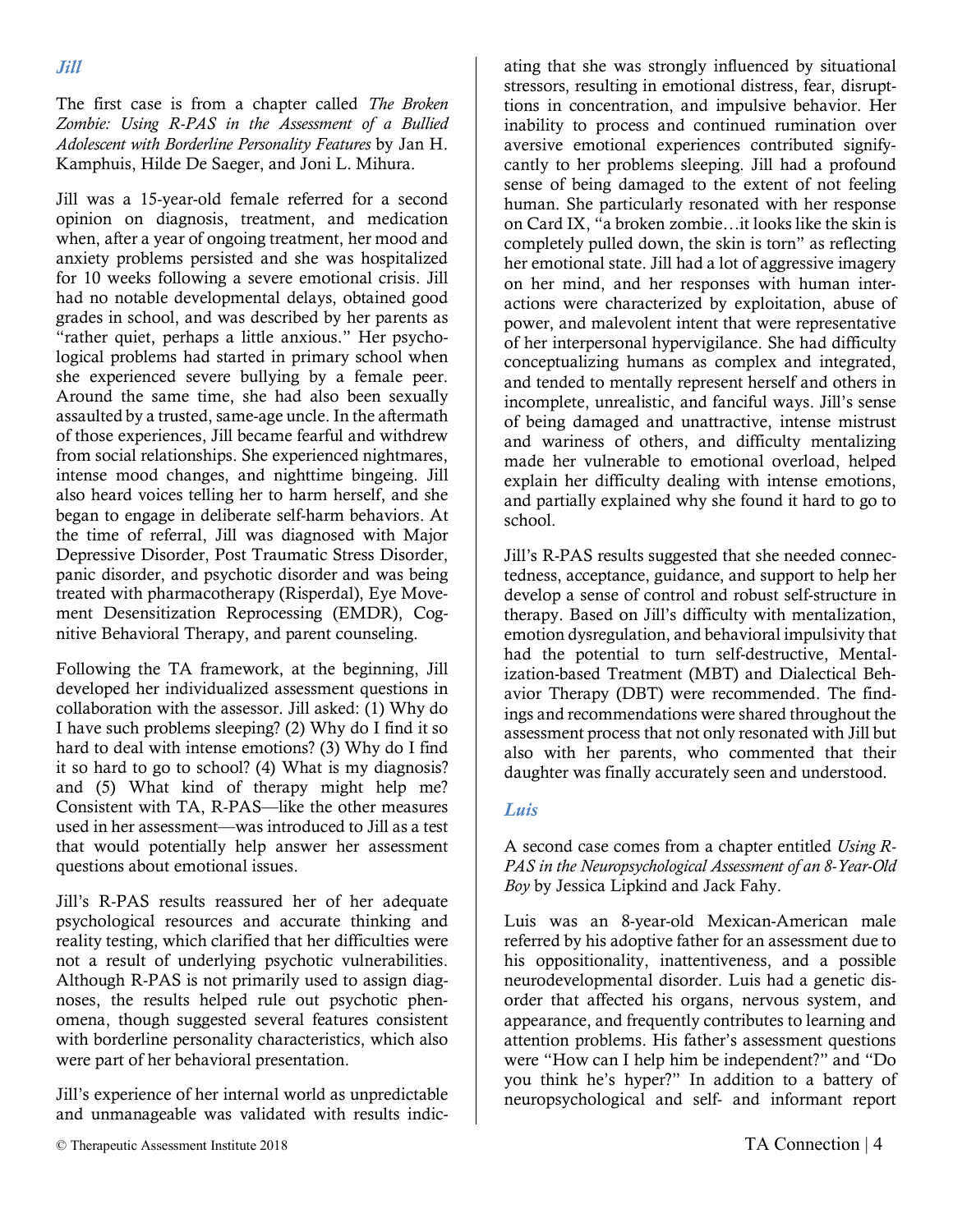measures, R-PAS was used to help understand Luis's emotional functioning.

Luis was engaged in the Rorschach task and produced a valid and complex protocol, indicating sophisticated processing. Compared to other children his age, he was more likely to integrate his ideas and to identify multiple features. However, Luis typically synthesized information using aggressive objects, such as fire, dragons, bombs, erupting volcanoes, and people harming themselves. Moreover, he had difficulty modulating his reactions when provoked emotionally, so much so that at one point he avoided emotional stimulation by complaining of eye pain and pushing a card away. Luis perceived many implausible relationships and demonstrated reasoning, conceptualization, thought organization, and communication often associated with psychosis. At the same time, he gave a greater number of popular responses than most children his age and had reasonable perceptual accuracy.

Luis's implicit distress was elevated, including a sense that he had little or no control in the face of environmental stressors. Many of his responses involved aggression, fire, explosions, and damaged objects. It seemed likely that irritating internal stimuli were related to his history of childhood maltreatment. Despite his childhood, Luis was able to envision people interacting in meaningful ways and to internalize emotional connections. At the same time, he saw relationships as being marked by aggression and combativeness. There was also some indication that he saw himself as damaged, which could have been related to his medical issues and rejection by his biological parents.

The assessors provided feedback to Luis and his adoptive parents separately. Consistent with Finn's conceptualization of levels of feedback, the assessors started with information that did not significantly challenge Luis's and his parents' self-conceptions and then moved to information that conflicted with self- and other-conceptualizations. The assessors provided his parents with information about Luis's strengths as well as his deficits in attention and impulse control (drawing also on the battery of neuropsychological tests), thereby providing answers to his father's assessment questions. The assessors also discussed Luis's tendency to become emotionally overwhelmed and his difficulty in regulating affect, which is common in children who have been neglected. Relatedly, the assessors discussed his unresolved feelings of loss, anger, and sadness. This discussion appeared to fall within Finn's second or third level of feedback, as Luis's parents experienced more difficulty integrating this information into their

conceptualization of him. Psychotherapy was recommended to help Luis process his emotional pain, and additional recommendations were made to address his medical issues and academic challenges.

In a feedback session with Luis, discussing his strong feelings and medical issues together seemed to overwhelm him, so he was encouraged to bring his strong feelings to therapy, which he had just started. The assessors also provided assessment feedback to Luis' treating clinician prior to its start. In a contact 18 months later, the therapist highlighted how many of the issues identified in the assessment played out in treatment, and noted that Luis had improved selfesteem and academic performance, seemed less fearful, and had developed an attachment to one of his female teachers.

#### *Fred and Nora*

A third case is from a chapter entitled *How Individual R-PAS Protocols Illuminate Couples' Relationships: The Role of a Performance Based Test in Therapeutic Assessment with Couples* by Filippo Aschieri, Alessandra Chinaglia, and Andrea B. Kiss.

Fred (age 64) and Nora (age 65), a married couple of 30 years, were assessed using TA for Couples (TA-C). Nora and Fred were referred by their son's therapist because the couple's volatile relationship seemed to be negatively affecting their son. During the assessment, Nora and Fred disclosed that Fred's unfaithfulness (i.e., talking to two women online) had precipitated their currently contentious relationship. Their explosive relationship was characterized by cycles of heated arguments, Nora's threats to end the marriage, Fred's profuse apologies, Nora's increased anger, and Fred's emotional withdrawal. In addition to the recent discovery of emotional infidelity, Fred and Nora had difficulty communicating with each other because Fred was emotionally distant and Nora was emotionally reactive. When Nora pressed Fred to discuss his motivations for betraying her, he became aloof and silent. This response increased Nora's sense of betrayal, resulting in intense anger, uncontrollable tears, and verbal assaults on her husband.

Consistent with the TA-C model, the assessors collaborated with the couple to develop assessment questions. Fred had two questions: "Where is the 5% of myself that made me betray Nora coming from? What relation does it have with the remaining 95% of me?" Nora also had two questions: "How did we end up being so distant from each other? How has the betrayal affected our current relationship?" Towards the end of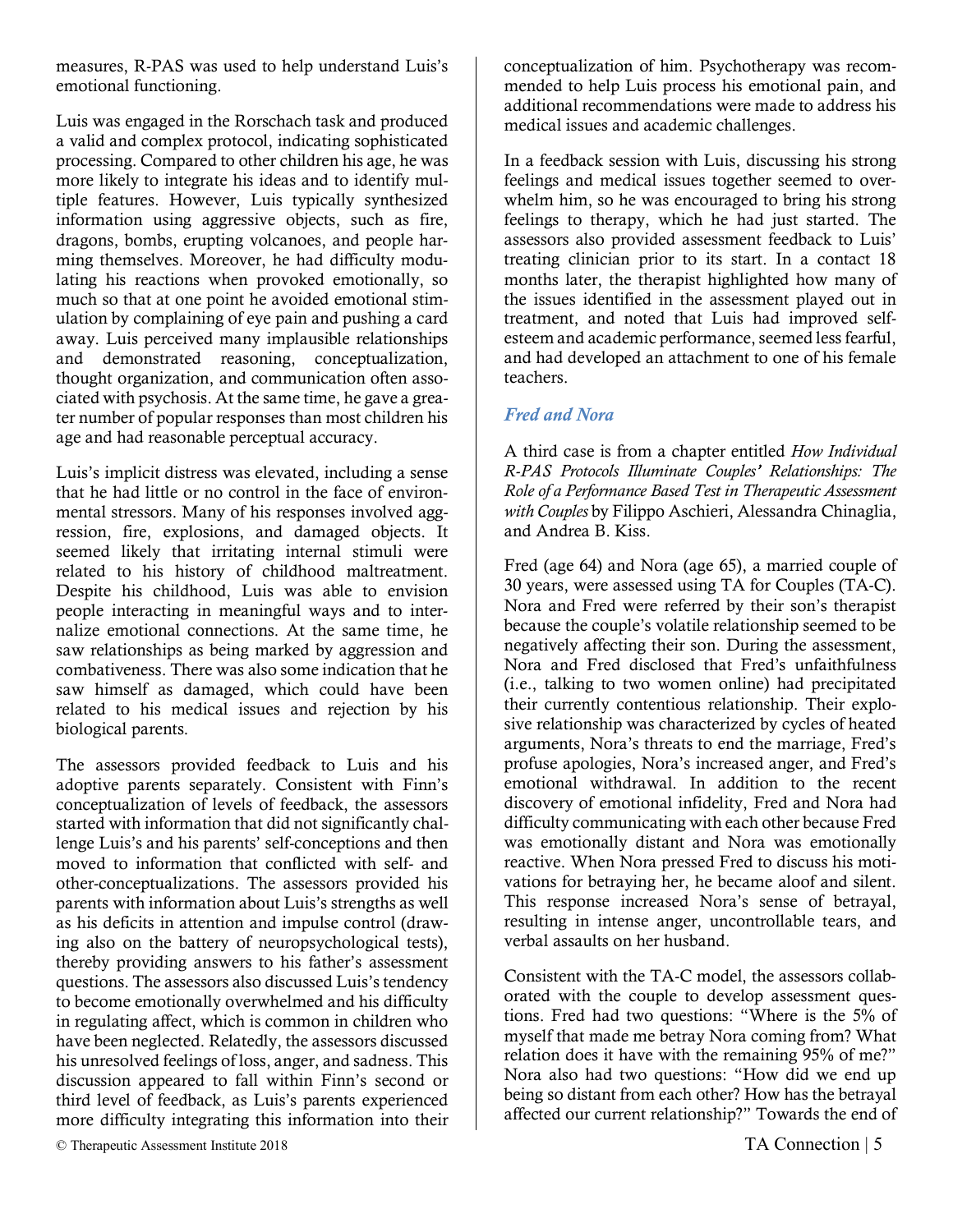the first session, Nora began crying and disparaging her husband, leading to her third assessment question, "Why does it feel so good to bask in my pain?"

R-PAS was one of the instruments used to help answer the couple's assessment questions. R-PAS was chosen to help illuminate aspects of Fred and Nora that may have been less accessible to them. Fred's question in particular suggested the possibility of an implicit process that could explain the "5%" of himself that was responsible for betraying Nora. It is important to note that Nora approached the Rorschach task with curiosity, an ideal stance for a TA. Fred, on the other hand, was reserved but willing to engage in the assessment in order to save his marriage.

Fred and Nora both produced valid Rorschach protocols. Fred appeared to have an above-average ability to mentalize human experiences and reflect upon his actions. The relative absence of color-based determinants, in conjunction with his tendency towards reflection, suggested he had difficulty reacting appropriately in the moment and reacting to his own emotions. Consistent with his propensity to "live in his head" and his preference to take a cerebral rather than emotional approach to problem solving, his reality testing and ability to think clearly were diminished by emotionally evocative situations. His responses indicated that he was less sensitive than the average person to subtleties and nuances, suggesting that he may have difficulty relating to people's requests for help on an emotional level. Additionally, his responses indicated that he had a tendency to oscillate between openness and guardedness in his relationships.

Nora's responses to the Rorschach task indicated that she experienced a significant disturbance in her thinking when presented with unstructured and emotionally arousing features. Her thinking disturbances included problematic logic and disturbing thought content. Her thought disorganization was notable in responses with sexual, anatomic, and traumatic imagery. Additionally, her responses suggested that she often misperceived her environment, and she had preoccupations with anger and aggression in particular that interfered with her reality testing. Her responses also indicated above-average implicit dependency needs, loneliness, and a preoccupation with seeking closeness. She exhibited signs of oppositionality, demonstrated selfjustifying defensive reactions, and envisioned aggression as a possible outcome in close relationships, which at times led to faulty judgment towards others. According to her responses, she perceived relationships as unsatisfying and problematic due to her concerns with aggression, sexuality, and female identity.

The assessors discussed the results of the assessment with Nora and Fred. They reviewed Nora's responses involving problematic content (sex and anatomy) with her individually, explaining that such content can relate to previous trauma. Nora acknowledged a history of physical and sexual abuse, along with abandonment by her mother. The examiners mirrored the trauma she had suffered and linked this insight to her assessment questions, suggesting that these traumatic emotions and memories were stirred up by Fred's betrayal. Based on Fred's Rorschach assessment, the assessors suggested that he used emotional numbing to manage his reactivity to overwhelming experiences. Fred agreed and added that he often wanted to help others but felt unsure how to do so. To address Fred's assessment questions, the assessors suggested that he and Nora were not emotionally attuned and that Fred's emotional needs led him to seek emotional connection with women online.

In a joint summary and discussion session a week later, Fred and Nora reported they had discussed their Rorschach results with each other, which helped them make some changes, even leading to an enjoyable weekend away. The joint discussion allowed them to see more clearly how their individual difficulties contributed to their relational problems, and this inspired their desire to work on their marriage and hope that the recommended individual and couples therapy would be successful.

#### *Christina*

A final case is from the chapter entitled *Using R-PAS in the Therapeutic Assessment of a University Student with Emotional Disconnection* by Francesca Fantini and J. D. Smith.

Cristina was a 22-year-old university student who sought psychological services to cope with the impact of her parents' divorce, which had occurred one year prior when her father learned that her mother was having an affair. In the aftermath of their separation, her father became increasingly moody and disconnected, while her mother appeared calm and cheerful, behaving as though nothing had happened. Cristina felt angry at her mother for the affair and for her apparent lack of remorse for her actions. Cristina tried to avoid her own anger, which she experienced as intense and disturbing, but she noticed it manifesting indirectly, for example, in strong reactions to minor misunderstandings with her mother. In addition, since her parents' separation, Cristina had found herself feeling increasingly disconnected from her friends and boyfriend, as well as from her own thoughts and emotions.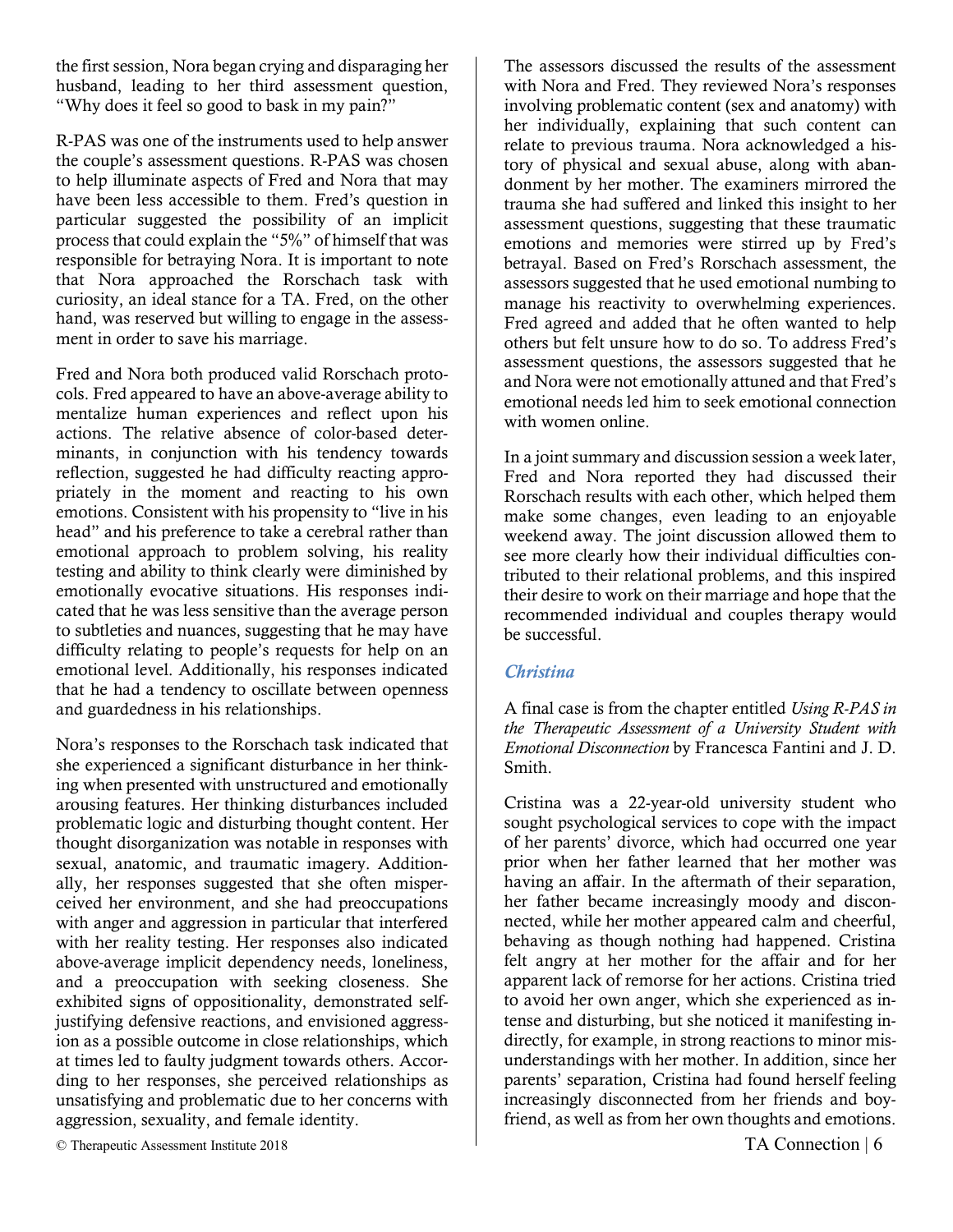Cristina hoped to gain insight into her emotional functioning through the TA, posing two related assessment questions: "How can I get rid of the anger I feel toward my mother? Why do I often feel disconnected from my emotions?"

Cristina's self-reported experiences suggested that she perceived herself as being able to manage stressors and to cope with difficult situations without feeling overwhelmed by her emotions. She reported few emotional difficulties, obtaining low scores on MMPI-2-RF scales that would suggest the sort of sadness or distress that would have been appropriate and perhaps expected for someone in her situation. Though largely unremarkable, Cristina's profile did suggest a tendency to internalize anger and bottle it up rather than expressing it. Consistent with her report in the interview, she seemed to be conflicted with regards to expressing and experiencing anger, and she avoided conflict in her interpersonal relationships as a result. Although Cristina's self-reported experiences provided important information about her self-perceptions and conscious emotional experiences, it was hoped that the Rorschach would enable both her and the clinician to see conflicting implicit processes more directly in a situation with more emotional stimulation than the interview or self-report task.

Cristina produced a valid, highly complex, and elaborated Rorschach protocol. She demonstrated a strong ability to notice and articulate subtleties present in her environment and to find relationships among different concepts and ideas. In contrast to her high receptivity to environmental stimuli, Cristina's ability to sense and articulate her inner experiences was much lower than would have been expected given the level of sophistication in her responses overall. Her responses did not reflect significant sadness, helplessness, or distress, in spite of her difficult family situation. Consistent with her self-report results, Cristina seemed to be stable and resilient, even when facing difficult and upsetting situations. However, her strong capacity to cope seemed to be partly a consequence of her low sensitivity to distressing emotions. Cristina also displayed a strong capacity for mentalization and an ability to envision human actions and experiences. These abilities waned, however, in emotionally arousing situations, particularly those involving anger. The presence of aggressive ideation seemed to impede Cristina's ability to think clearly, leaving her vulnerable to unusual or inaccurate views of others and to reacting in potentially ineffective ways. Cristina herself noticed these reactions and was disturbed by them, as was evident from her first assessment question and from discussion of feeling trapped by parental expectation in an Extended Inquiry (EI) of selected Rorschach responses. It seems that, unsure of how to express her anger, she avoided it in an effort to protect herself and her relationships.

In the feedback session, Cristina resonated with the view she faced a "dilemma of change," with her desire to overcome her emotional disconnection requiring her to connect with the negative emotions associated with her parents' divorce. In a subsequent follow-up session, Cristina described disclosing her anger to her mother, which left her feeling more authentic and less disconnected. Unique to this case, the chapter authors provided single-subject experimental results covering daily ratings by Cristina on her individualized problems. The ratings began one week before the TA and continued for two weeks after, with the significant results suggesting that the Rorschach EI activated her personal difficulties, which then were largely resolved with the Summary and Discussion session.

#### *Concluding Remarks*

In these cases, the use of R-PAS in the context of a skilled TA helped to reveal a level of personality functioning that was not readily visible in self-report responses but that illuminated salient day-to-day struggles in the lives of the individuals undergoing the assessments. Where interview and self-report provided the clinicians with information about their clients' conscious thoughts and feelings, the Rorschach provided a sample of behavior that enabled the clinicians to see how their clients perceived and made sense of their environments. Of key importance in the context of TA is that R-PAS assisted the clinicians in broaching topics that their clients may otherwise have found threatening, while also enabling clients to become aware of and express aspects of their experiences of which they had not previously been aware.

Ultimately, Jill's TA helped the clinicians to understand what she needed emotionally and interpersonally from treatment that she had not obtained in the past and to recommend a course of treatment that would meet her needs. In the case of Luis, R-PAS allowed the assessors to provide information about the child's unresolved experience of loss and difficulty modulating his emotions in ways that he could not express. For Fred and Nora, R-PAS helped showed them their strengths, their interpersonal abilities and difficulties, and the maladaptive results of their interacting coping styles, which contributed to Fred betraying Nora and led each of them to respond in mutually exacerbating ways when attempting to discuss and process the betrayal. Finally, R-PAS helped the clinician to better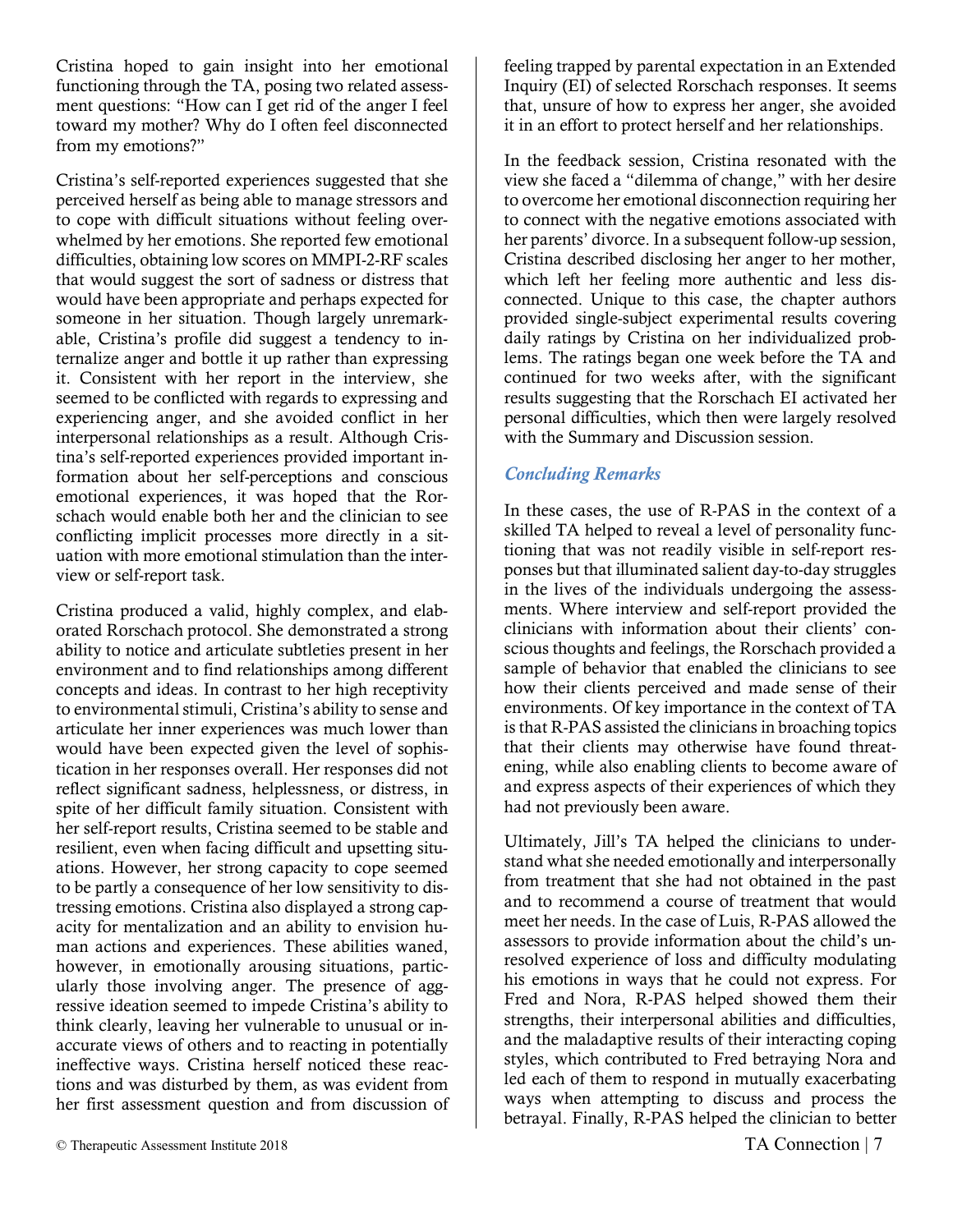understand Cristina's emotional functioning, and the extended inquiry and feedback session provided a forum for Cristina to more fully and stably connect with emotions and attitudes that previously were incompletely in her awareness and counter to her self-image.

In light of the summary above, it is evident that TA provided an excellent framework for using R-PAS to elicit the client's involvement in the therapeutic assessment process. Through the extended inquiry, clients were encouraged to discuss their responses and how their responses related to their life experiences. This level of involvement engaged the clients' curiosity and led to new insight into their behavior and inner processes. In short, *Using the Rorschach Performance Assessment System (R-PAS)* provided several excellent examples of how TA and R-PAS worked in tandem create a rich therapeutic experience.

#### *References*

Aschieri, F., Chinaglia, A., & Kiss, A. B. (2018). How individual R-PAS protocols illuminate couples' relationships. In J. L. Mihura & G. J. Meyer (Eds.), *Using the Rorschach Performance Assessment System (R-PAS)* (pp. 158–186). New York, NY: Guilford Press.

Fantini, F., & Smith, J. D. (2018). Using R-PAS in the therapeutic assessment of a university student with emotional disconnection. In J. L. Mihura & G. J. Meyer (Eds.), *Using the Rorschach Performance Assessment System (R-PAS)* (pp. 138–157). New York, NY: Guilford Press.

Kamphuis, J. H., De Saeger, H., & Mihura, J. L. (2018). The broken zombie: Using R-PAS in the assessment of a bullied adolescent with borderline personality features. In J. L. Mihura & G. J. Meyer (Eds.), *Using the Rorschach Performance Assessment System (R-PAS)* (pp. 65–83). New York, NY: Guilford Press.

Lipkind, J., & Fahy, J. (2018). Using R-PAS in the neuropsychological assessment of an 8-year-old boy. In J. L. Mihura & G. J. Meyer (Eds.), *Using the Rorschach Performance Assessment System (R-PAS)* (pp. 348– 365). New York, NY: Guilford Press.

Mihura, J. L., & Meyer, G. J. (2018). *Using the Rorschach Performance Assessment System (R-PAS)*. New York, NY: Guilford Press.

#### *Authors*



Larson Sholander, MA, received his master's degree in counseling psychology from Moody Theological Seminary in 2015. He is currently pursuing his Ph.D. in clinical psychology at the University of Toledo (UT). His clinical and research interests include multimethod assessment, therapeutic assessment, personality disorders, and anxiety disorders. He is a member of the Psychological Assessment Lab at UT and is receiving training in Therapeutic Assessment and the Rorschach Performance Assessment System from Dr. Gregory Meyer and Dr. Joni Mihura.



© Therapeutic Assessment Institute 2018 TA Connection | 8 Emily O'Gorman, M.S., received her master's in experimental psychology from Villanova University in 2017 and is currently pursuing her Ph.D. in clinical psychology at the University of Toledo. Her clinical and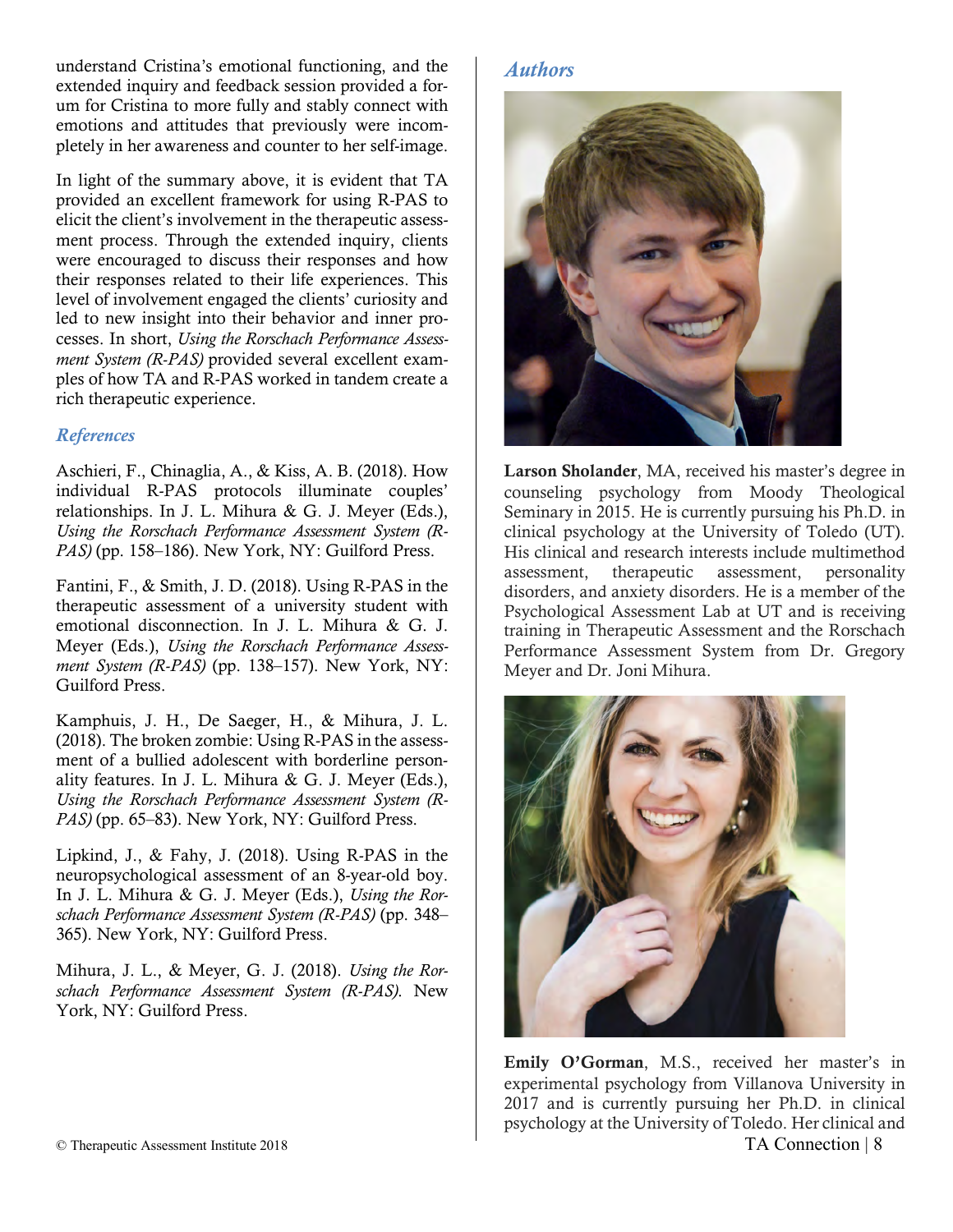research interests include multimethod assessment, personality pathology, and transdiagnostic factors in psychopathology. At UT, she is a member of the Psychological Assessment Lab and is receiving training in Therapeutic Assessment and the Rorschach Performance Assessment System from Dr. Gregory Meyer and Dr. Joni Mihura.



Manali Roy, M.Sc., MA is a current fourth year doctoral candidate at the University of Toledo training in the Psychological Assessment Lab under Dr. Mihura and Dr. Meyer. She has earned her M.Sc. in clinical psychology at the University of Calcutta, India and MA in psychology at the Adelphi University. Her clinical interests include personality disorders, serious mental illnesses, the R-PAS, multimethod assessment, and therapeutic assessment.

Please email questions or comments about this column to *Larson.Sholander@rockets.utoledo.edu*

## Peter An Adolescent Who Didn't Want to Grow or Grow Up

#### *By Daniela Escobedo*

*Autonomous University of Nuevo León, Mexico*

This case study illustrates the use of select Therapeutic Assessment (TA) techniques in a psychological assessment with a 14-year-old adolescent boy, Peter. Projective drawings, self-report scales, and performancebased tests with Extended Inquiry were used to clarify the diagnostic picture and address a set of Assessment Questions.

#### *A Sense of Peter*

Peter had some challenges as a child, including separation anxiety and being bullied at school. His major problem surfaced two and a half years before this

assessment began: an excessive fear of growing up. He did not eat much because, according to his own research, food contains nutrients that promote physical development. In addition, he adopted a stooped posture to hide his height and began to distort his voice, using lower volume and higher pitch than usual. Peter also searched the Internet to learn how not to ejaculate and was greatly concerned with the development of secondary sexual characteristics. Every time he noticed a physical change associated with his growth, he experienced fear and anxiety, and considered undergoing multiple surgeries to hide pubertal growth. If people told him that he looked taller or older, he became extremely upset and cried.

Peter related being bullied when he was eleven years old by a classmate whose position in line was right be-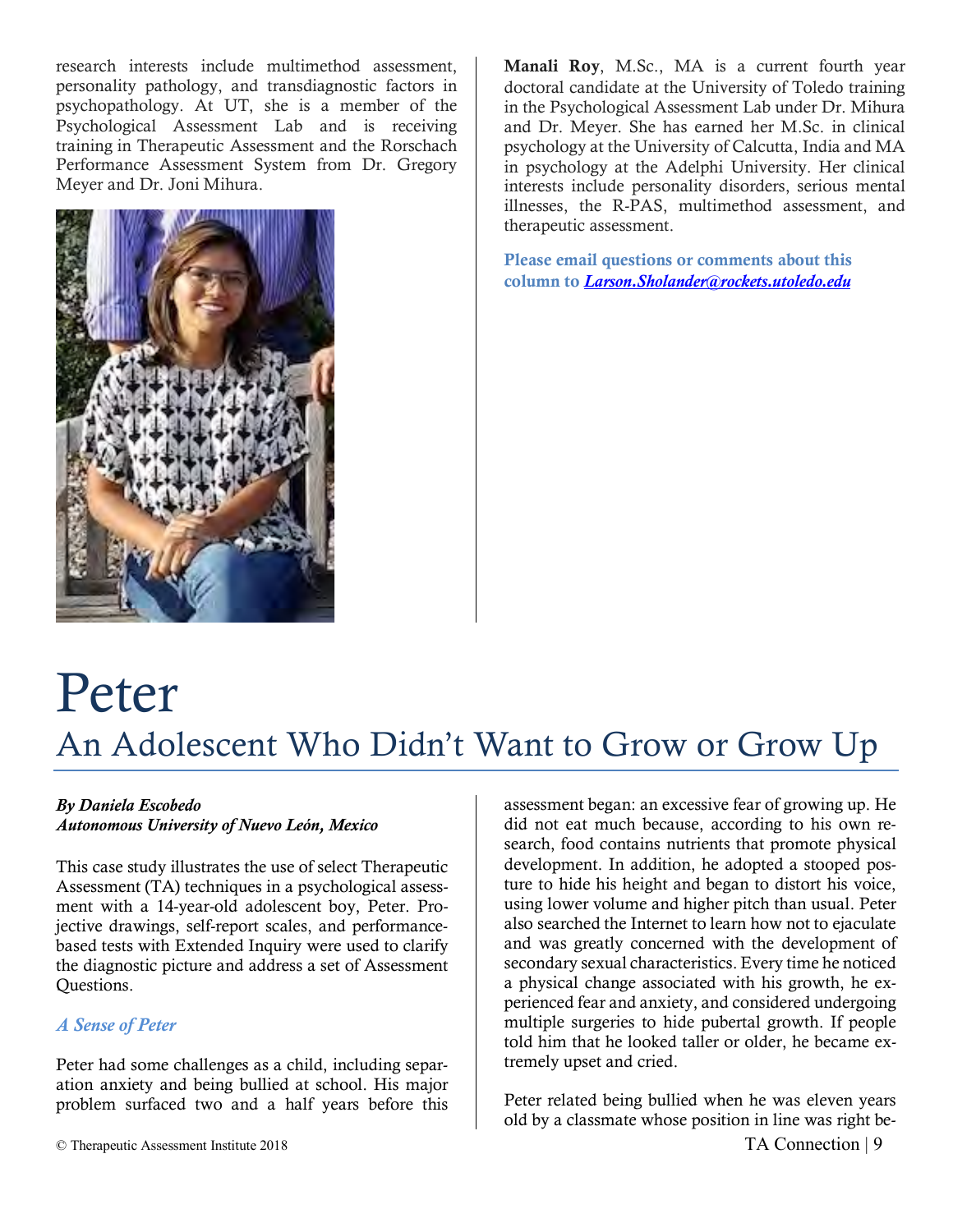hind him: "He picked on me very much, so I wondered if I could hide my height, and be reassigned to another place. I have this impression that shorter people are treated better; others are more considerate with them. I started doing it all the time, bending my knees, but it was useless, I kept on growing, so I bent my back too. My parents scorned me, but never asked what was happening to me, and I never told them."

Due to his food intake restrictions and presumed intermittent purging behaviors, Peter lost more than 26 pounds in the year before I met him, and was at the 25th percentile, according to the BMI expected for his age and gender. However, he did not report alterations of his perceived body image, which was mostly accurate. Peter was able to perceive his fears about growing up as excessive, but argued that the expectations that adults face were overwhelming: getting a partner, being independent, having more responsibility and obtaining financial stability. He also worried that once he reached a certain age, he would be more likely to get sick and die.

Peter was also distressed by other aspects of his physical appearance. He had Latin American features, such as brown skin and dark hair, but his ideal of beauty was that of a Caucasian, "like Hollywood stars," according to his own definition. He admired everything related to the United States. Although he had never been there, he collected information related to the US through the media.

#### *Developmental and Family History*

Peter's family came from a conservative Catholic background and the lower socioeconomic class. His parents reported that he had a normal early development. His father used to travel a lot for work, while the mother stayed at home taking care of Peter and his older sister. The mother at times felt depressed, due to her husband's absence. At age 5, Peter had difficulties adapting to pre-school, and was diagnosed with Separation Anxiety Disorder, for which he received psychotherapy once a week for a few months. The results were good and he achieved total remission.

Peter's father believed that his son was refusing to grow or grow up to be annoying or to get back at him for having been away such a long time due to work. He tried to solve the problem by putting corrective posture belts on him and squeezing the curvature area tightly with his hands. The conflict between father and son was strong and constant until both decided to maintain a greater distance from one another, further reducing

communication. They even went so far as to avoid being in the same room.

Due to his anxiety and fears, two years prior to the assessment, when he was 12, Peter consulted with a psychologist with whom he had good rapport and was able to talk for the first time about having been sexually abused in the past. He shared with his therapist that starting at age 6, he suffered unwanted sexual experiences from a 16-year-old neighbor boy. The neighbor made him touch his genitals, sometimes while he also touched Peter. According to Peter, there had been no penetration. He did not report the incidents to anyone at the time. However, his parents reported having noticed an emotional change in him: a greater tendency to cry and to avoid going over to play with the neighbor's brother, who was his age. He did not remember how long the abuse went on, but did recall that it was repetitive. It was noteworthy that he did not connect any of his actual current symptoms or discomfort to his abuse.

Unfortunately, within a few months, the therapist moved to another city and the family quit treatment. As the symptoms and manifestations got worse in the following 6 months, the family consulted another therapist, who treated Peter with CBT over the course of a year. Peter reported feeling pressured, misunderstood, and even humiliated by this therapist, who described Peter as arrogant, as he recalled. Because of the lack of change, his therapist along with his parents decided to refer him to our institution.

#### *Psychological Assessment*

Before I met Peter, I was worried because the doctors he was working with at our institution, Dr. L and Dr. A, the child psychiatrist and the family therapist, had warned me that he had an extremely peculiar appearance. They also told me that I could frighten him if I raised my voice or treated him in a firm way. Dr. L had been seeing him for about 3 months. She treated him with 20 milligrams of Fluoxetine. Although she was confident about the diagnosis of Body Dysmorphic Disorder, she wondered if we were missing underlying psychotic symptoms. The dynamics at home were extremely conflictual, and Peter refused to attend the family sessions with Dr. A or if he did, he refused to talk. The family therapy resident in training was very overwhelmed because he could not get Peter and his father to talk to one another. In addition, some of the supervising team members felt Peter was exaggerating his symptoms.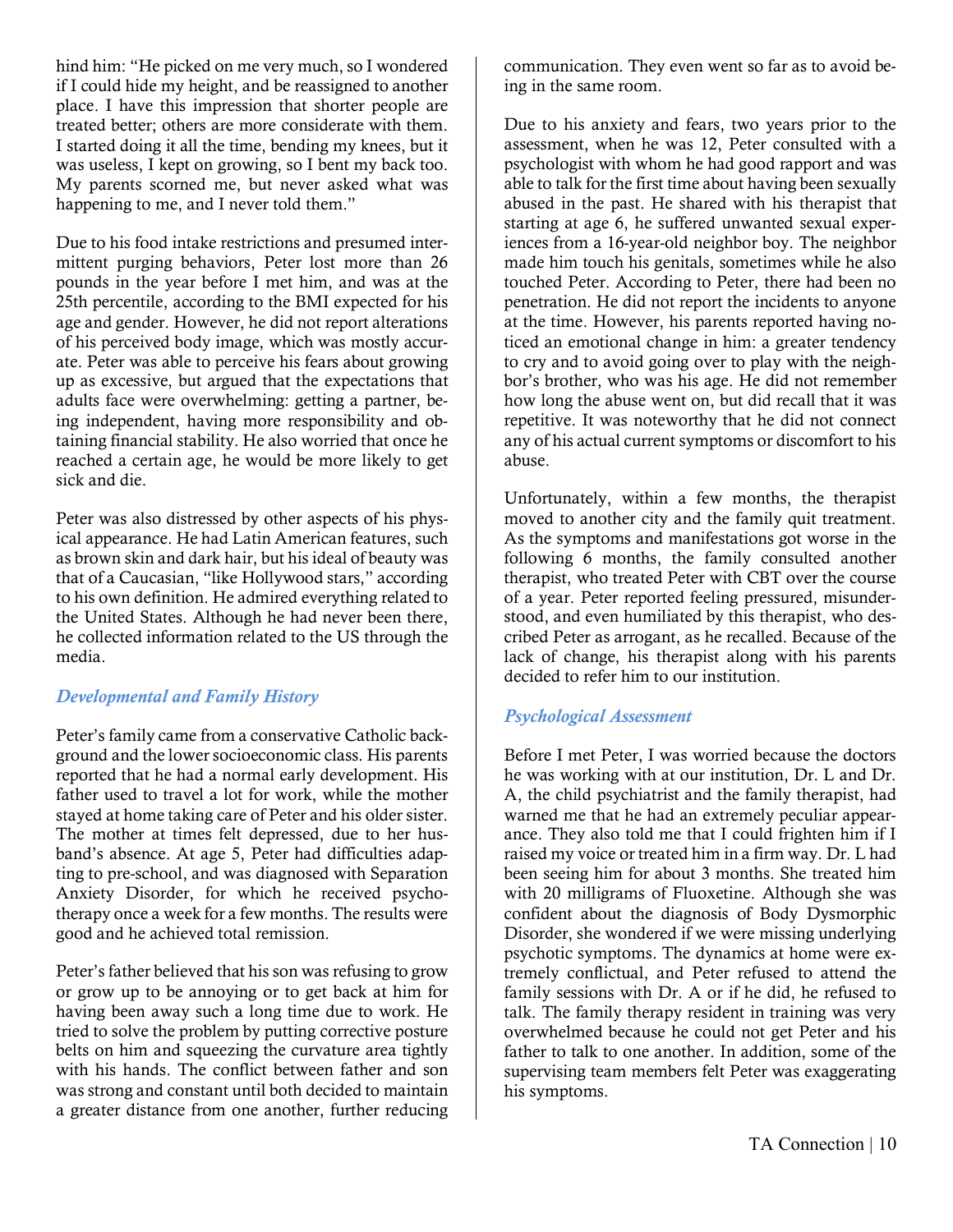When I finally met Peter, he arrived punctually with his mother and that day he did not seem so stooped. Both were cooperative. His mother was a bit worried about her husband's lack of work and his son's illness, which she summed up as: "He began to bend." Peter seemed reluctant to talk and mostly remained si-





lent. However, he insisted that his mother avoid telling me everything, asking me, "Hasn't Dr. L already told you about me?"

We agreed on the conditions and schedules of the assessment and began as soon as possible. I had recently started implementing collaborative techniques in my assessments, mostly asking patients for their main questions for the assessment and using Extended Inquiries (Finn, 2007). With this in mind, I encouraged Peter to discuss why he was in treatment with us. He described: "I usually feel anxious and angry; the meds Dr. L gives me have somewhat helped me." He said he was not quite sure about the purpose of the assessment. I told him that the tests could help us understand a little bit more of what he was feeling or thinking. He added, "There are some things that are difficult to think about, I do not think about them." I tried to reassure him that he could take his time and that I would follow him. Then I asked what his main concerns were. He explained, "I want to be shorter and have a different face (while he touched and rubbed his eyes in anguish). I want a different nose. I do not know, different." I then asked, "Have you thought what type of nose?" And he

said: "Yes ...", and after a silence, added "I do not know." He explained that he would like to look younger, around 12 years and 4 months old. After saying this, he added, "It is difficult" (showing a grim look).

Although in this first session Peter was fairly cooperative, sometimes he left sentences unfin-

ished, was silent, or spoke so softly that it was difficult to hear him. This was even more evident in the relatively superficial exploration of difficult issues, as



"It's hard to think about some things. I do not think ..." (silence). We decided to start with the aim of broadening our understanding of why aspects of his body image were

so crucial for him. If there is no contraindication, I usually start with some projective drawings, with children and some adolescents, in this case: House-Tree-Person (Buck, 1948), Most Unpleasant Concept (Horrower, 1950), and a variation of the most pleasant concept. Peter's first drawing of a house (Figure 1) showed a friendly and healthy side of his psychological functioning: his interest in technology and his capacity to fantasize about a day when he would be able to have things that would make him feel good. It was a very active drawing, and he spent a long time on it. While we reflected upon the drawing, he shared that he would like to own a similar house in the future.

With respect to the house drawing, he expressed, "It is a nice house, a nice roof, with big windows through which you can look outside and if there is a landscape, you can enjoy it. [There is] a laptop, a plasma screen, kitchen, stove and a refrigerator, a stereo, flowers and roses."

In the Drawing of the Human Figure (Figure 2) he began with a male. This time his affect was different;



it?" I insisted, "Like everything stirred up." He assigned him an age of 11.

ed. The figure had no facial expression and the marked and compulsive strokes, especially in the area of the body and at the base, denoted intense anxiety.

he seemed very distress-

he stated that he could not tolerate going deeper, making comments such as, "It is difficult ..." (silence). To which I asked, "Is it difficult to think?" and he replied,

"He's a man on a mountain of dirt," he said. "Can you tell me more about it?" I asked. "With earth and things" he replied. "How did you imagine

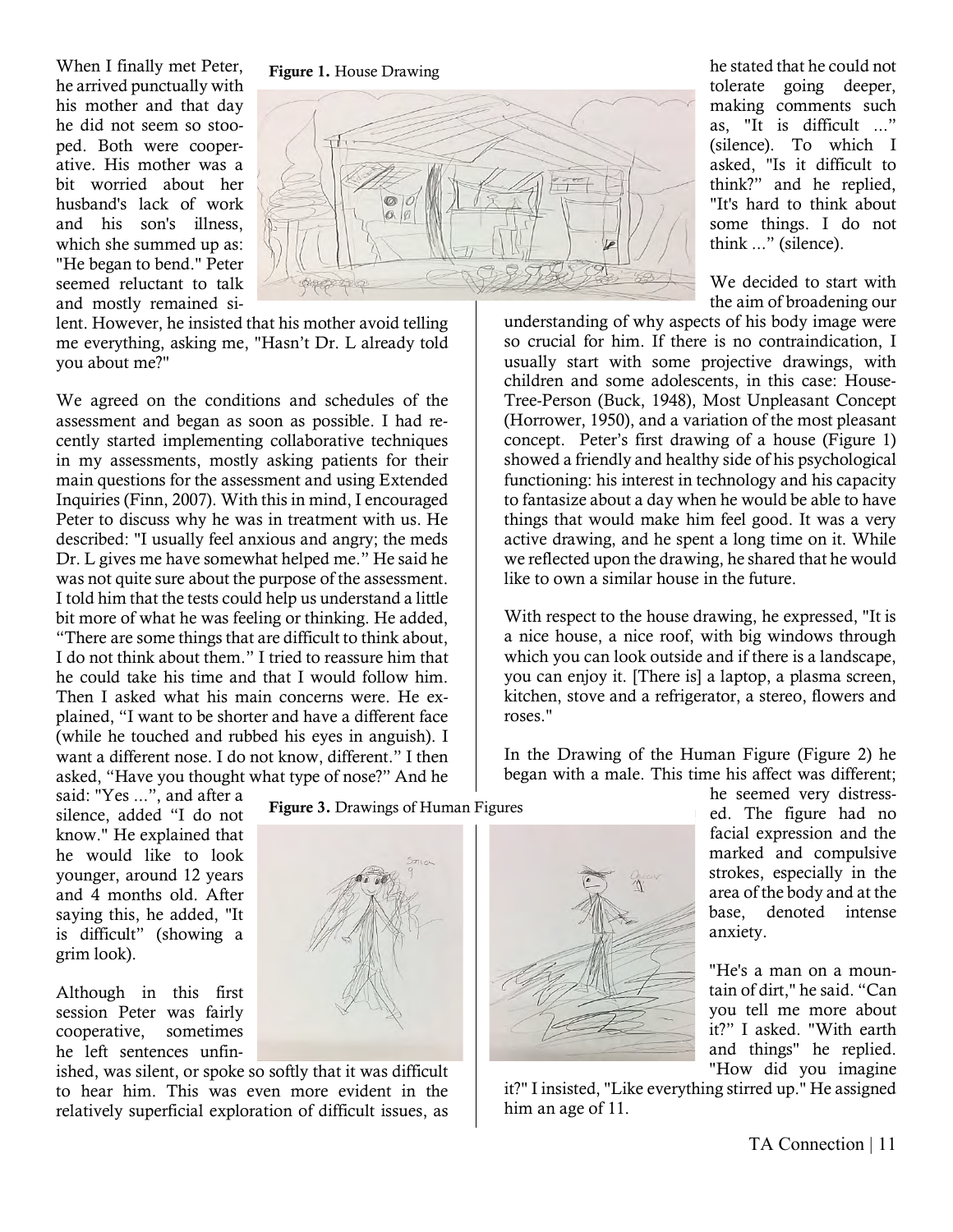With the female figure he had less difficulty. His stroke was less intense and he just asked, "Shall I draw it facing to the front or backwards?" Then he described: "It's a girl with big pony tails." He drew it with a smile on her face. Spontaneously, he changed the age of the boy from 11 to 13, but when I questioned him about it, he reassigned him 11 years. I asked him for a story about the two drawings, and it went like this:

"In a town there was Oscar, a citizen of a very lonely place, where he could imagine and live in a world of fantastic things, imagine everything he wanted. Near the place was a tree ... of desires and it granted 2 wishes per day. Since he was always alone with his parents, he asked the tree to grant him a friend, and soon afterwards, a girl moved in town. Sonia and Oscar met and were friends, but then Oscar discovered that Sonia had a hearing problem and that everything he told her was in vain, since she did not hear anything. He thought sadly, 'Why didn't I realize it before?' Everything was in vain, but in spite of everything, Sonia was his friend and he decided to learn the language of the deaf and the two finally understood each other."

When I pointed out the sense of loneliness and the need to feel listened to and understood in his drawings, Peter explained that perhaps since he was 8 or 9 years old, he began to have the idea to be thin because his peers bullied him about being fat. In his words, "There wasn't anyone who did not say that about me." However, he also talked about having been able to make some friends at that time, whom he kept still.

At the end of this first session, I validated that he did a great job helping me understand the way he worried about his body and the idea of growing up, through the drawings of the Most Unpleasant and Most Pleasing

for time to pass more slowly.

I told him that some teenagers expressed these concerns in the same way, for which he exclaimed: "Teens? Disgusting, I do not want to know anything about teenagers." Even though he did it in a childlike manner, his attitude was firm about not accepting being classified as one of them.

The second session was much more difficult. Peter looked apathetic and uneasy, asking when the session would be over, when we had not yet even started. He kept spitting in the same disposable tissue that he refused to change during the whole session. He would slip it in and out of the pocket of his jacket.

I was trying to convince him to cooperate, when he flipped over the Tell-Me-a-Story Cards (Constantino, Malgady, & Rogler, 1988). Seeing that they were American, he expressed with astonishment and emotion, "Ah! I didn't know they were from the United States! Okay, they look funny to me! I can do those." By then I experienced some tension in our relationship and felt somewhat coerced to have to treat him cautiously and accede to his demands. I thought it was likely that his parents occasionally felt this tension while interacting with him, for example, when they said that it was impossible to convince him to stay with his father in the same room.

Peter identified himself with a story he made up about saving money and how there were times when he wanted to save some for buying nice clothes or gadgets, but it was difficult for him to pursue this goal since he usually bought candies instead. And there was this story, which caught my attention:

Concept (Figure 3), in which he emphasized:

Unpleasant: "The growth of body hair and height… he is watching himself in a mirror."

Most Pleasing: "United States and an X-Box." He also wanted to express in his drawing the possibility of turning back time or



Figure 3. Most Unpleasant and Most Pleasing Concept



"A boy is looking in the mirror because he suffers problems of knowing who he is because he is hermaphrodite. He is dressed as a boy but in the mirror, he is seeing how he looks in both ways. He is confused because, as he is hermaphrodite, he does not know if he is a man or a woman."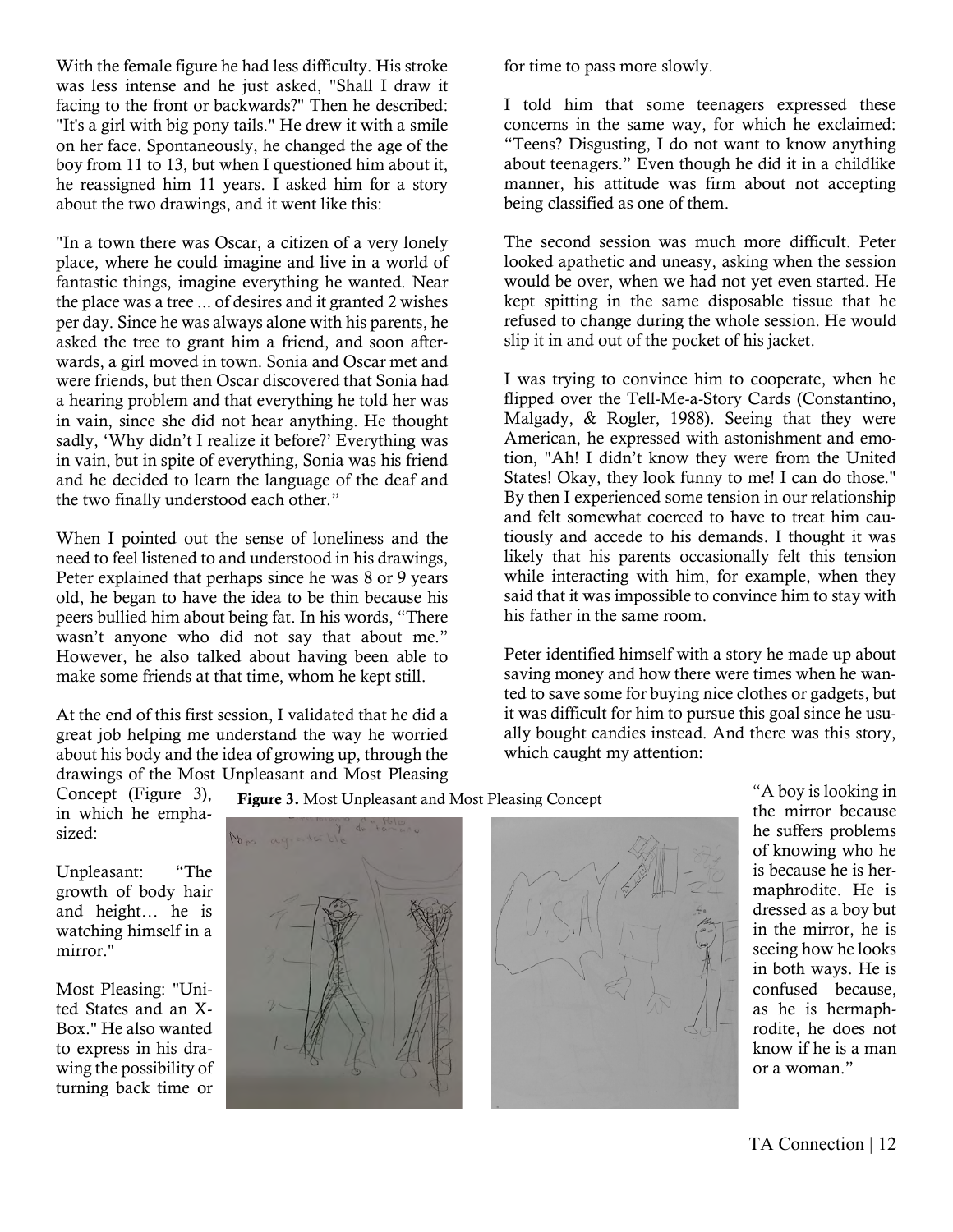I asked him what he meant by hermaphrodite. He gave me this huge lecture, based on the documentaries he watched on Discovery Channel. His psychiatrist suspected he had a diverse sexual orientation and possibly gender dysphoria; however, this was a topic he refused to talk about, and I left it as Level 3 Information.

In our third session, we did the Rorschach. He was cooperative; however, I was overwhelmed by the traumatic quality of many of his responses.

In the Extended Inquiry, we reviewed the following responses:

- Card I, R1, W: The lower part of the skeleton, the pelvis of a woman.
- Card II, R5, D3: Bleeding of a person, I can't ...: bleeding from the anal part ... I do not know ... it could be ...
- Card III, R10, D2: Dead pigeons. Dead because they are in red, as if dead, red.
- Card IV, R11, Dd99: A ripped dress. This is a stick and it ripped it apart.
- Card IV, R13, W: A person with a wooden pole going through him and bending him over (showing anguish) without his head*.*
- Card VI, R18, W: A dog with blood all over… the blood flows throughout the entire place.
- Card VII, R22, Dd22: Two deformed cats on two rocks, crooked.
- Card IX, R27, DS8: A tooth with cavities.

Leavitt and Labott (1998) proposed a coding system for responses that emphasize the experience of physical oppression commonly found in protocols of patients with dissociative manifestations. Peter's responses were good examples. With that in mind and considering his Critical Content Index of 56% (Viglione, Towns & Lindshield, 2012), I explained to Peter that these responses were common responses in people who suffered from images or thoughts that came to their mind without being able to control them and that produced fear, disgust or anguish. He said, "I knew it would come out." Almost as if he had been waiting for that moment. I asked him what did he mean? "That, that." He added. He explained that it was something that had been happening to him for a long time. With

difficulty, he clarified that in particular he saw images of homosexual men having sexual intercourse. I asked him if they were aggressive images (due to the content of his answers). He explained to me that they were not, just men having intercourse, which was unpleasant to him. He added that he also heard "bad words", noting the following: "fuck you, bitch;" "bitch;" and "faggot," as if a man was yelling them. He described how in the past this happened to him when he was doing homework and at any given moment, so he had to distract himself by writing very fast (he made a compulsive movement on the desk to demonstrate).

Given what Peter revealed to me, I proposed to answer some questions about these types of experiences through Putnam's Adolescent Scale of Dissociative Experiences (Armstrong, Putnam, Carlson, Libero & Smith, 1997). Being a scale in which each item is scored from 1 to 10, Peter self-rated himself 6 or above on all items, which we explored one by one:

- *I do not recognize myself in the mirror*. To which he added: "Sometimes I feel that I am not ... I do not know ... It could be up to a 9 (the score) ... I say, "it cannot be me.'" I asked: "How do you feel about that?" "Awful", he replied.
- *I have thoughts that do not seem to belong to me.* When asked what they were, he replied, "I do not want to answer."
- *I realize that I can make physical pain disappear.* To which he added, "If you cut me, or something like that, I can manage not to feel."
- *I feel as if I have walls inside my mind.*

Both Peter's suffering of traumatic intrusive images

and his ability to dissociate were key points to understand him. On the Rorschach, it was impressive that after giving three responses of traumatic content, he recovered to the point of elaborating others with good perceptual accuracy and pos-



itive attributions Figure 4. Person Under the Rain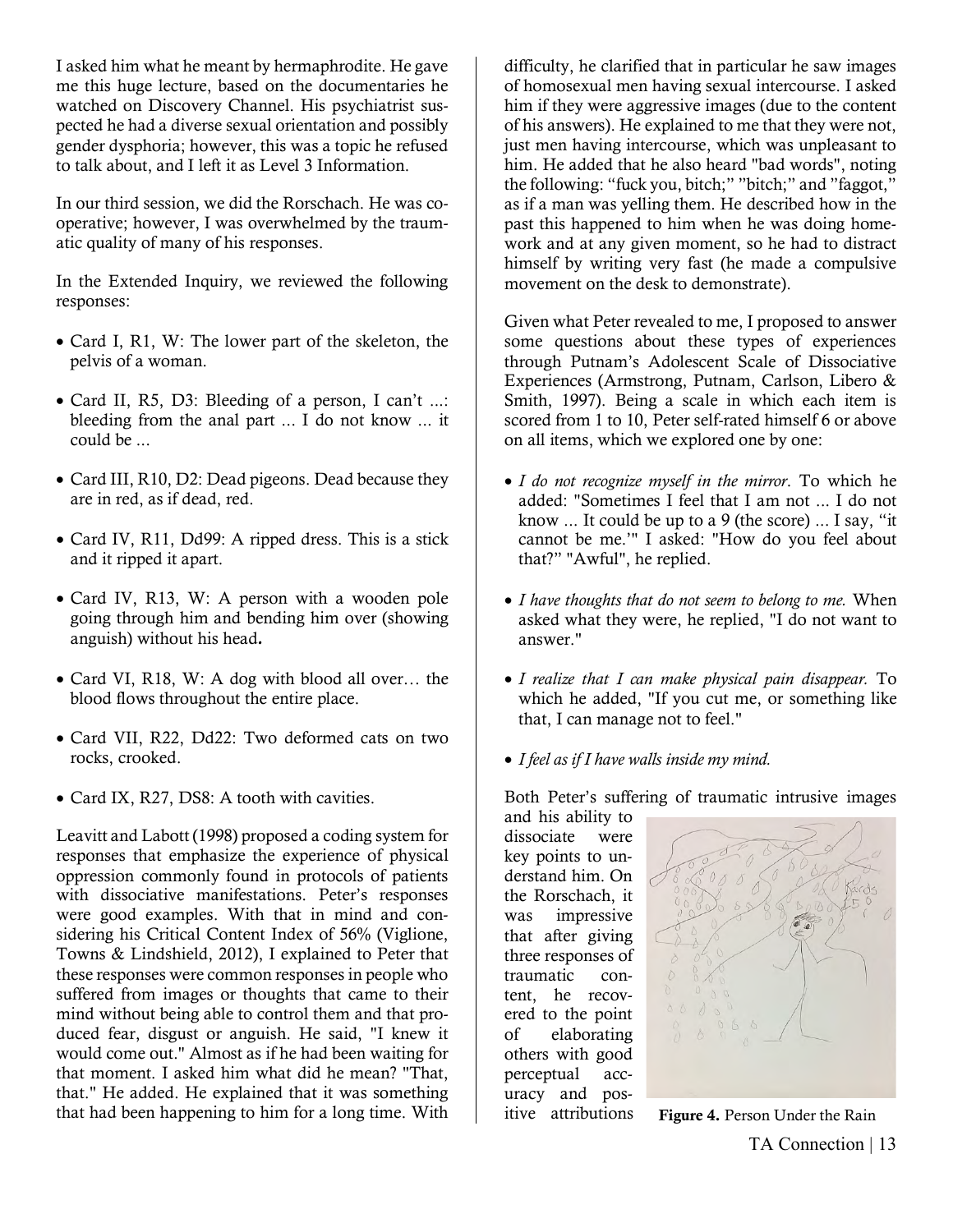such as, butterfly in a landscape, flowers, and fairies. I thought that just as his picture of The Person Under the Rain shows (Figure 4), it does not matter that we are experiencing extreme fragility, anguish, or fear, if we can focus on an alternate reality, as he described, [It's] "pretty, I drew it nice in the rain and the thunder."

#### *Conceptualization*

Looking across the findings from the various assessment instruments, and the Extended Inquiry, it became clear to me that Peter's symptoms suggested complex trauma rather than psychosis. The clinical team felt more informed knowing about his sexual abuse and wondered how it had affected him, as well as being bullied by his peers. Katz, Barnetz, and Hershkowitz (2014) discuss the often-significant impact of sexual abuse without penetration, which tends to be minimized by society. With the help of his psychiatrist, we talked about his symptoms as part of a response to several difficult experiences he had gone through and as an action of self-protection. Peter never mentioned the sexual abuse amongst them, and emphasized his feeling of rejection from peers and his family as the main stressors in his life. His psychiatrist adjusted his medication according to clinical guidelines for patients with PTSD symptoms and Peter agreed to cooperate in family sessions. We talked about his resources, particularly his capacity to focus on pursuing goals. He said that although he was less distressed and less sad, he was quite skeptical about the possibility of accepting his physical image as he (wisely) thought, it depended more on him than on the medication. The family went through a Solution-Focused Brief Systemic Therapy (De Shazer & Dolan, 2007), which consisted of 8 sessions over the course of a year, and attended 12 sessions of the Family-to-Family program promoted by the National Alliance for the Mentally Ill (NAMI). Within the first couple of months, Peter gained weight. He continued his therapy with Dr. L, who used a Mentalization Based Psychotherapy approach (Allen, Fonagy, & Bateman, 2008), and after Peter graduated, he continued treatment at the Psychiatry Department, and went to high school where he achieved average grades. Recently, he applied to a psychology graduate program but he did not pass the admission process. He was very sad about this. However, he still has a group of friends and began dating a young man not long ago.

#### *Conclusions*

It was remarkable to me how Peter and I collaborated in the exploration of his subjective experiences. Peter exemplifies the possibility of expressing emotions and

cognitions, including a sense of the self, in concretized body metaphors, where the "as if" of a mental experience, in this case, fearing to grow, turns into an "is," bending the body (Skarerud, 2007). Collaborative and Therapeutic Assessment techniques probed to be useful tools to uncover aspects of the lost symbolization associated with complex trauma and unreflective mental states, adding up to the autobiographical narrative and promoting the cohesion of the self (Skarerud, 2007). Implementing therapeutic techniques, such as the Extended Inquiry, with projective drawings, self-report scales, and performance-based instruments, can inform an ongoing selection of tests throughout an assessment, making each combination of tools tailor-made for a particular client and the client-assessor dyad.

#### *Acknowledgements*

I would like to thank the clinical team: Perales-Blum, Lugoleos-Cano, Juárez-Treviño, Vyeira-Chacón, Rickman-Garza, and Peñuelas-González.

#### *Author's Note*

The clinical description of this case was previously published in: Perales-Blum, L., Juárez-Treviño, M. & Escobedo-Belloc, D. (2014). Severe growing-up phobia: A condition explained in a 14-year-old boy. *Case Reports in Psychiatry*, Article 706439, 1–6. doi: 10.1155/2014/706439

#### *References*

Allen, J., Fonagy, P. & Bateman, A. (2008). *Mentalizing in clinical practice*. Washington, DC: American Psychiatric Publishing.

Armstrong J., Putnam F. W., Carlson E., Libero D., Smith S. (1997). Development and validation of a measure of adolescent dissociation: The Adolescent Dissociative Experience Scale. *Journal of Nervous & Mental Disease*, *185*, 491–497. doi: 10.1097/00005053- 199708000-00003

Buck, J. N. (1948). The H-T-P technique: A qualitative and quantitative scoring manual. *Journal of Clinical Psychology*, *4*, 317–396.

Costantino, G., Malgady, R., & Rogler, L. (1988). *TEMAS (Tell-Me-A-Story) manual*. Los Angeles, CA: Western Psychological Services.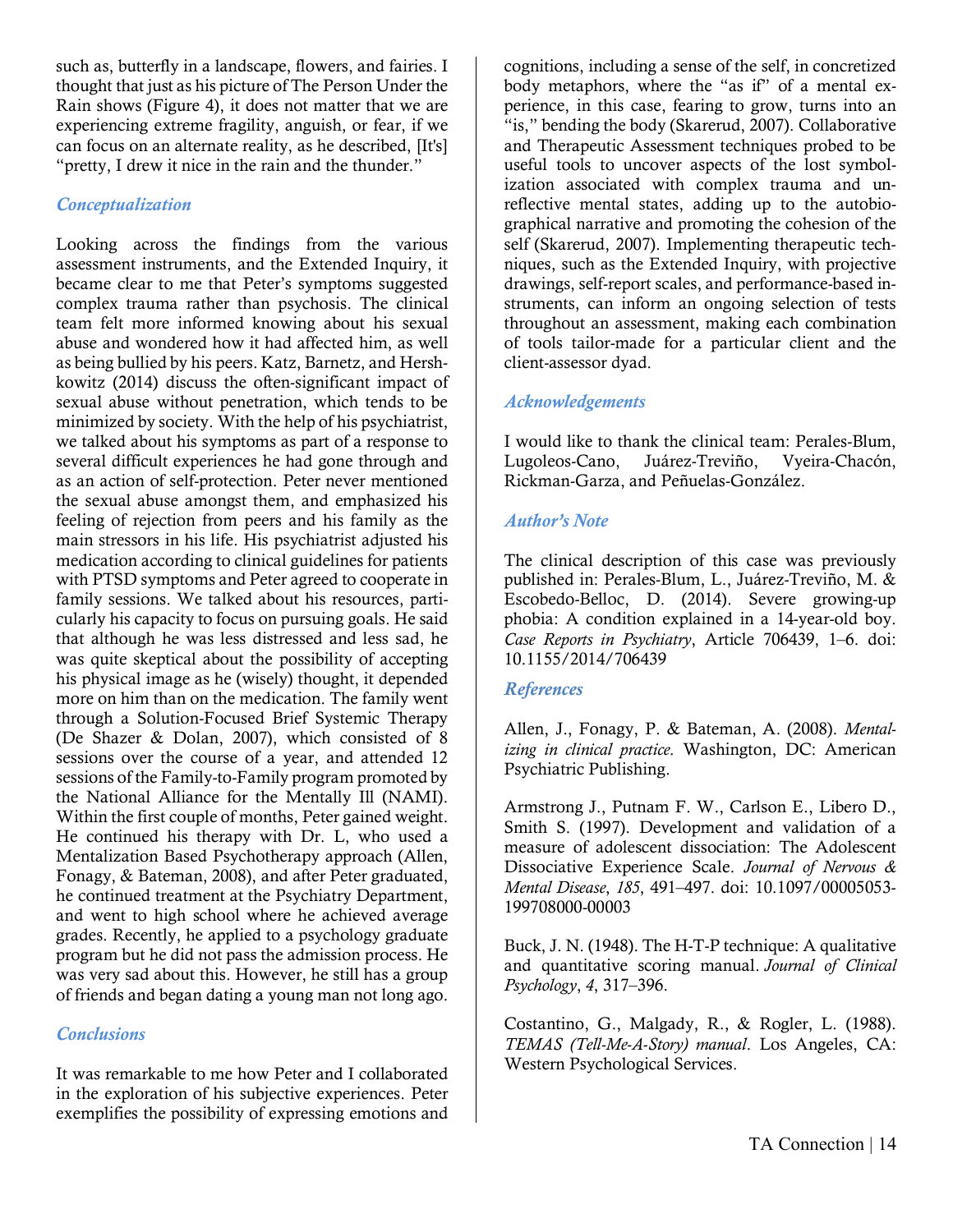De Shazer, S., & Dolan, Y. (2007). *More than miracles: The state of the art of solution-focused brief therapy*. Birmingham, NY: The Haworth Press, Inc.

Finn, S.E. (2007). *In our clients' shoes: Theory and techniques of Therapeutic Assessment*. Mahwah, NJ: Erlbaum.

Harrower, M. R. (1950). "The Most Unpleasant Concept Test." *Journal of Clinical Psychology*, *6*, 213– 233.

Katz, C., Barnetz, Z., & Hershkowitz, I. (2014). The effect of drawing on children's experiences of investigations following alleged child abuse. *Child Abuse and Neglect*, *38*(5), 858–867. doi: 10.1016/j.chiabu.2014.01.003

Leavitt, F. & Labott, S. M. (1998). Rorschach indicators of dissociative identity disorders: clinical utility and theoretical implications. *Journal of Clinical Psychology*, *54,* 803–10. doi: 10.1002/(SICI)1097- 4679(199810)54:6<803::AID-JCLP7>3.0.CO;2-H

Skarerud, F. (2007). Eating one's words, Part II: The embodied mind and reflective function in anorexia nervosa—Theory. *European Eating Disorders Review*, *15*(4)*,* 243–52. doi: 10.1002/erv.778

Viglione, D. J., Towns, B. & Lindshield, D. (2012). Understanding and using the Rorschach Inkblot test to assess post-traumatic conditions. *Psychological Injury and Law*, *5*, 135–144. doi: 10.1007/s12207-012-9128-5

#### *Author*



Daniela Escobedo has completed postgraduate training in Psychotherapy at the School of Medicine at Autonomous University of Nuevo León (UANL) and is currently working on a Ph.D. focused on borderline personality disorder, attachment theory, and economic games at the UANL. She is a licensed psychologist in México, and her clinical work has focused both on psychotherapy and psychological assessments. Daniela is the former president of the Mexican Society of Rorschach and Psychodiagnostic Methods, and she has been attending TA trainings since 2013.

*Please email questions or comments about this column to daniela.belloc@gmail.com*

# Therapeutic Assessment on a Child Inpatient Unit Empathy, Collaboration, and Transformation

#### *By Christopher J. Pagano, Ph.D. Cambridge Health Alliance/Harvard Medical School, Cambridge, MA*

Let me introduce you to Marcos, an 11-year-old Latino male who lives with his mother, stepfather, and 13- and 18-year-old brothers. Marcos attends a therapeutic day school and sees his biological father on weekends; this is his first inpatient admission. As the psychologist on the child inpatient psychiatric inpatient team, I am introduced to Marcos in the same fashion as everyone on the team, namely, the paperwork which proceeds him: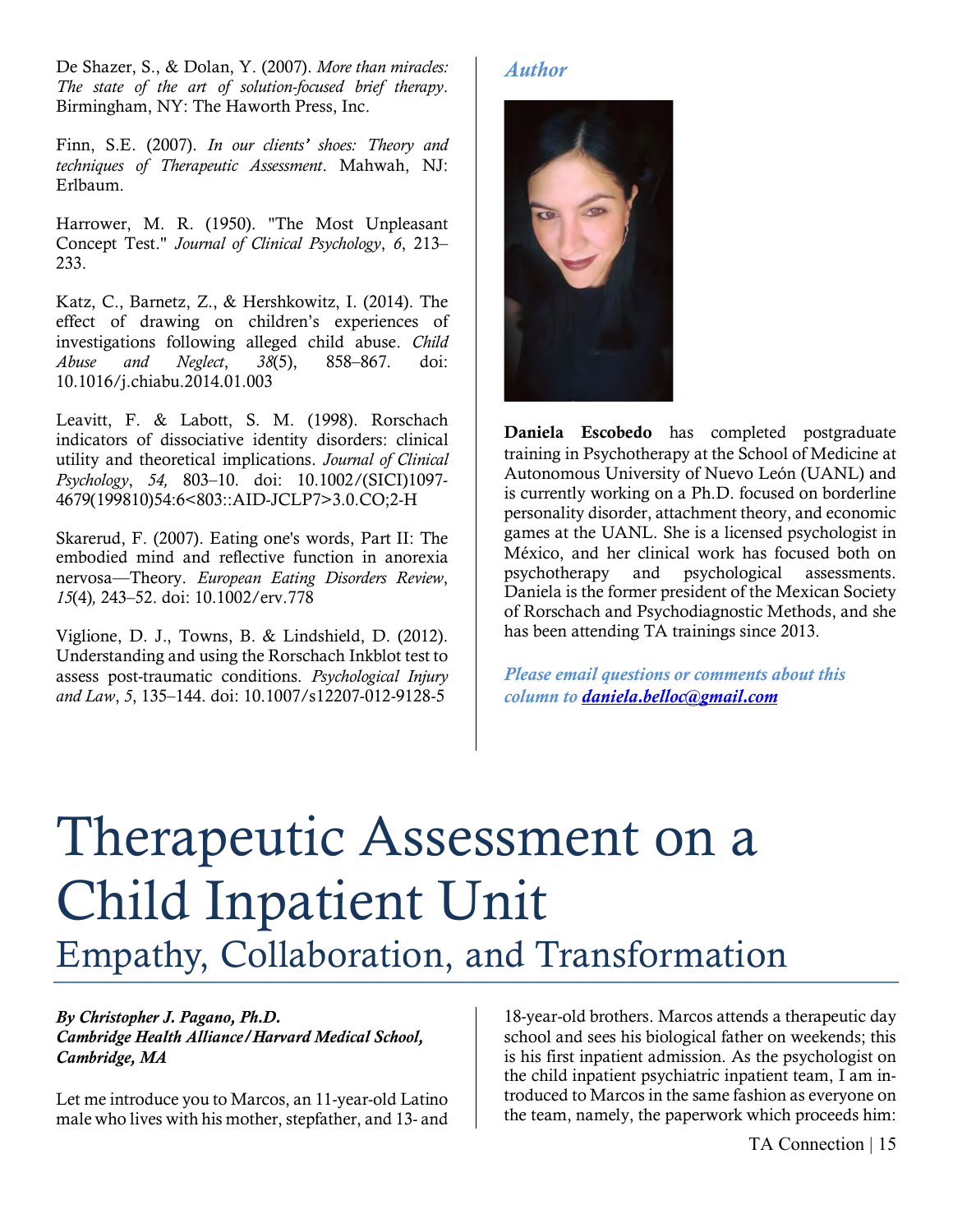"Marcos, an 11-year-old Latino male with obesity and a history of a diagnosis of childhood onset schizophrenia, was admitted to the inpatient unit due to several days of agitated behavior, both at home and school, which included throwing chairs, swearing and threatening to kill a peer, and voicing suicidal ideation. Marcos also reported auditory hallucinations telling him to hurt others and himself." A common and understandable reaction to hearing this narrative might be: "Wow, this boy sounds frightening, dangerous, and disorganized." However, as a psychologist, and additionally one who is trained in Therapeutic Assessment (TA; Finn, 2007), my reaction, which did include the aforementioned fear response, also included compassion, empathy, and curiosity. Also, because I was fortunate to lead a team of psychology trainees whom I was helping to train in TA—along with a daylong seminar given to our Psychology staff at Cambridge Health Alliance by Stephen Finn—I immediately started to plan how we could engage this child and his family in a brief TA that would include, what in my mind is the single most important and effective component of child inpatient TA, an Assessment Intervention Session (AIS). But first, let's get a window into the prevailing culture and direction of modern inpatient child psychiatric care in the U.S. to better contextualize the contribution of TA to this population.

Contemporary child inpatient psychiatric care in the U.S. is driven by a managed care insurance model that is characterized by very short stays, about 7 days on average, with a model of treatment that is primarily limited to achieving "stabilization" and that utilizes medication and teaching "coping skills" as the primary therapeutic interventions. Clinical encounters with the child, the family, outpatient providers and other caretakers, are focused on gathering data on symptoms, psychosocial and family history, including mental illness, developing a diagnosis, and providing medication and coping skills associated with that diagnosis. Ongoing, brief symptom assessment, with an eye towards reduction in presenting symptoms, is provided primarily by psychiatrists, nurses, and social workers. The clinical interventions, aside from medication, are delivered primarily in a group format, but also include some individual work. The latter often consists of creating a "safety plan" that provides a map for what coping skill to engage under various circumstances in order to avoid the behaviors which brought the child into the hospital (e.g., "when you feel you are getting angry, take some deep breaths, walk away;" "when you are feeling sad and thinking of self-harm, reach out to a friend, your therapist, or your parent"). The other major components of inpatient intervention are:

educating parents on the nature and course of the child's illness, and related interventions, such as medication compliance and positive parenting techniques (e.g., incentives for good behavior, collaborative problem-solving techniques), and outpatient individual and family therapy.

Having worked for 17 years as the Director of Psychology on the child and adolescent inpatient unit at Cambridge Health Alliance, a Harvard Medical School teaching affiliate, I saw firsthand several dangers associated with this model of child inpatient care, which include: 1) over-medication, primarily aimed at subduing anger and related violent behaviors, often leading to the creation of dangerous metabolic diseases. [Procyshyn, et al. (2014) documented the enormous increase in use of "second generation antipsychotics" in the 2000s in the U.S., including an alarming trend towards initiating the use of such agents during youth inpatient stays.]; 2) reducing the child to a diagnosis; 3) a lack of empathy that contributes to an intrapsychic and systemic avoidance of core affect (i.e., grief, anger, love, joy, among others); and 4) a *failure* to facilitate parents' ability to engage with their child in a healing relationship. The frequent outcome of these dangers and failures in clinical care include, but are not limited to, a) a child who feels invalidated, unseen, and who experiences increased shame around her pain, leading to increased self-hatred and subsequent selfharm and suicidal behavior; b) increased denial, distancing, and numbing within the entire system regarding the child's core pain and suffering; and c) rapid readmission; national readmission rates for child inpatient units are around 30% within the first 90 days post-discharge, and 40% within 1 year (Blader, 2004). What can we, as psychologists, do about this alarming problem? One effective, and refreshingly compassionate and collaborative response to this problem is TA. I have had the good fortune to provide TA for dozens of children and adolescents on the inpatient units at Cambridge Health Alliance, and have witnessed families respond with gratitude for the care and support provided by the psychology staff, and with appreciation for the experience of healing within the family engendered by TA. Let's return to Marcos.

Feeling skeptical about Marcos' diagnosis, and alarmed at the heavy, adult-dose of antipsychotic medication that he had been taking prior to arriving at the unit (he was also on an alpha-agonist, designed to lower his blood pressure, and relatedly, his aggressive tendencies), I suggested to the team that I wanted to assign one of my psychology trainees to work with him and do some psychological testing. The offer was imm-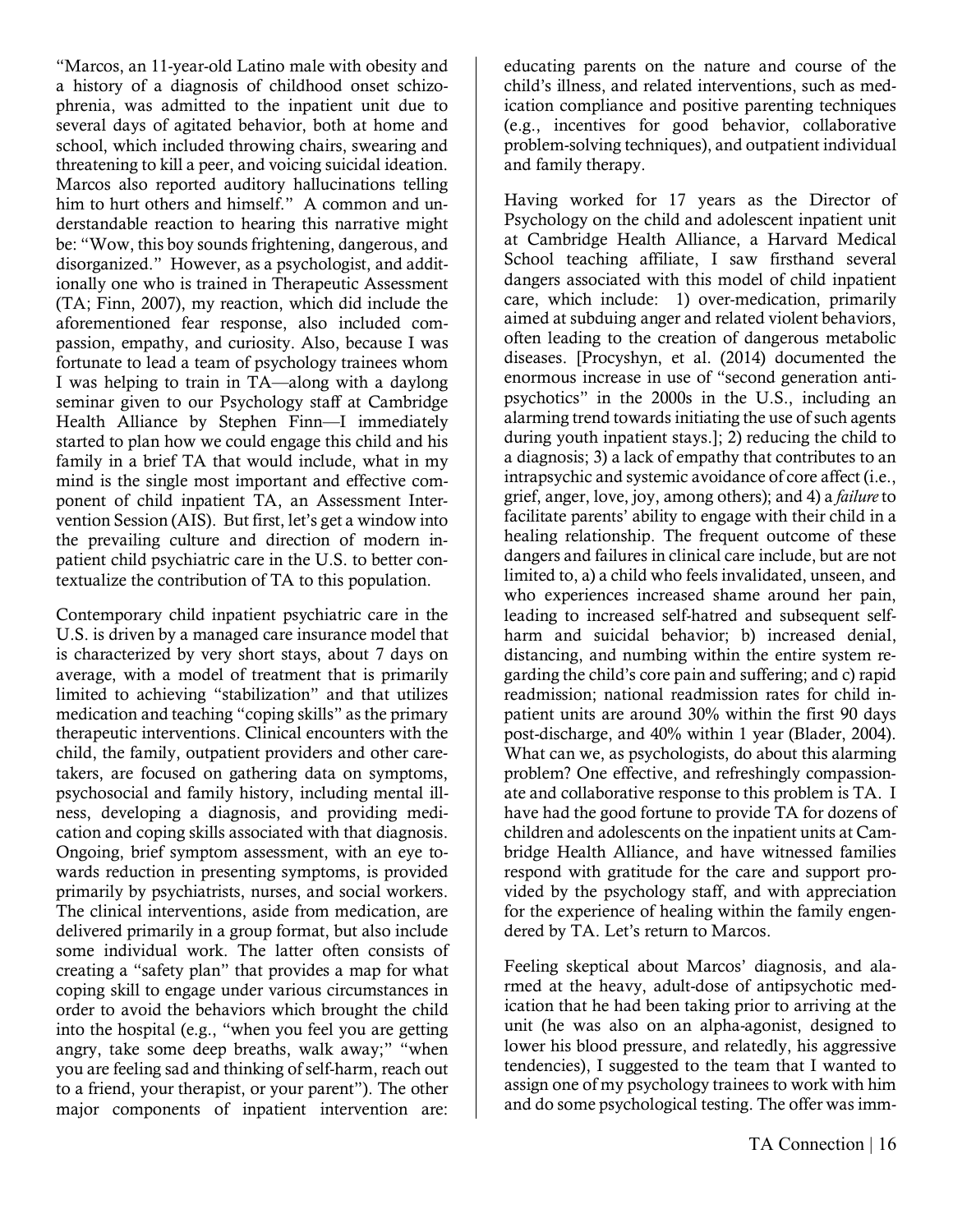ediately embraced by the team, and we went to work. An initial meeting with Marcos' mother revealed a complex background that helped us start to develop a different narrative. His father had been incarcerated when Marcos was 4, and released when he was 8, although details of why were not shared. Marcos' difficulties with aggressive behaviors started when he was 4 and steadily increased until age 9, when he reported hearing voices and seeing visions, and was diagnosed with childhood onset schizophrenia. Early history included delayed language acquisition (single words at 18 months; using sentences at age 3 to 4 years; diagnosed with dysarthria; an early cognitive assessment indicated a Full Scale IQ in the "borderline" range of functioning; bullied in school and later became identified as a bully). Recent stressors included maternal grandmother's serious illness, and mother's preoccupation with her care as well as mother's 19-year-old niece who had recently been hospitalized for mental health problems. The development of TA questions in the interview with his mother rendered the following: "Why is Marcos behaving so aggressively? What is his diagnosis: schizophrenia, autism, and/or post-traumatic stress disorder?"

Because of the short length of stay on inpatient units, I often faced the need to pare down the standard personality assessment, and in this case, I asked my trainee, Sara Kaplan-Levy, to limit the assessment to a clinical interview, projective drawings, and about a half-dozen cards from the Roberts Apperception Test (Roberts & Gruber, 2005). Highlights of the responses follow:

#### *Fantasy Animal Drawing*

Marcos described the fantasy animal as a dog bear human, who can fly, run super-fast and is very strong; he wishes he to be very smart and never die; he has no friends but he's not lonely. He resisted telling a story about the animal, but ultimately told the following: "Once upon a time the dog/human/bear saved a cat from falling out of a tree. The end."

#### *Draw A Person of the Opposite Sex*

Marcos said, "She likes to play outside; she has five friends, they like to text boys; her mom takes care of her; she is 15 years old; people treat her nice." His story: "Once upon a time she was singing and she tripped on a wire and the guy (referring to the 'lonely' male he drew first) caught her, and they fell in love." The assessor asks, *Where did she fall? "*She fell at the pizza place. You know how they have stages at those places sometimes?" [apparently referring to a small

music stage at a local pizza place] Assessor: *How is she feeling?* "She's feeling in love."

#### *Roberts Apperception Test*

Card 9 (Depicts a boy, on the left, with fists cocked and in an aggressive posture, standing over another boy who is sitting on the floor, and it looks like he was just knocked down and is feeling scared):

Marcos: Once upon a time these kids were arguing and that guy, the guy on the left, punched him and knocked him out. The end.

*Sara (the assessor): Why were they arguing?*

M: I don't know. They were arguing about food. About candy. Because they wanted the same piece and there was only one left.

*S: How does the guy on the left feel?*

M: Mad.

*S: What is he thinking?*

M: I want to hit this little kid so bad.

*S: And how is the other guy feeling?*

M: Sad.

*S: What is he thinking?*

M: I want to punch this little kid so bad.

At this point in the testing, Marcos becomes acutely agitated, stating, "I don't want to do this anymore!," and he gets up and starts to leave the room. Sara, tries to help him articulate why he's upset, but he's unable to. Nonetheless, he agrees to stay and does one more Robert's card:

Card 13B (Depicts a boy with a chair raised above his head, looking like he's about to slam the chair on the ground):

M: Once upon a time this kid got mad at his dad because he didn't give him no money so he slammed the chair and he broke it.

*S: Why did he want money?*

M: He wanted money to go buy chips.

*S: How is he feeling?*

M: Mad.

*S: What is he thinking?*

M: I want to hurt my dad so bad.

While clearly, we had minimal data to go on, Sara had begun to create a strong empathic connection with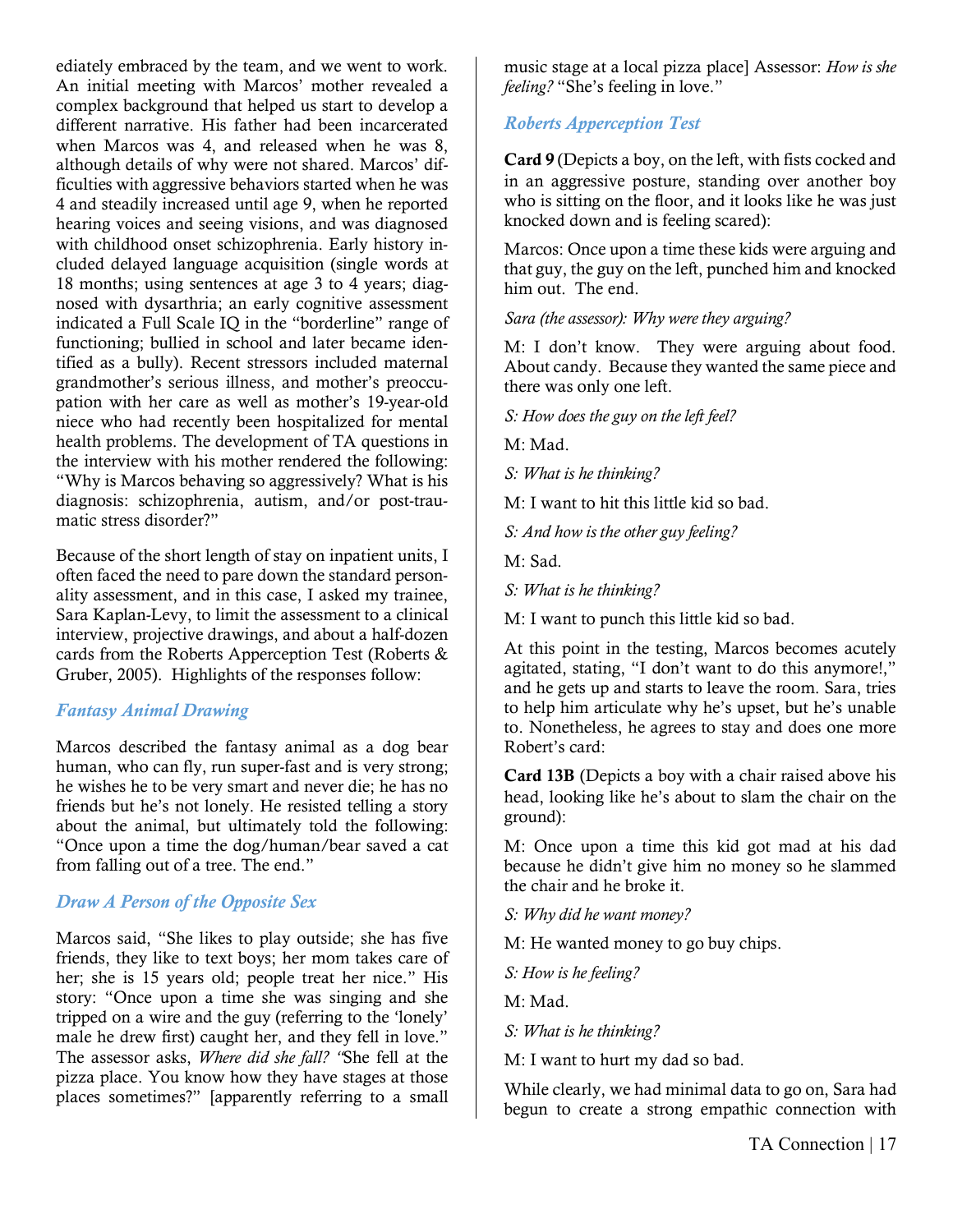both Marcos and his mother, and some clear themes and diagnostic impressions were emerging. These included: Marcos' production of coherent and logical narratives that were *not* consistent with a psychotic disorder; a brevity of language and grammatical structures that suggested expressive and possibly receptive language deficits; emotional themes suggesting a focus on a wish for nurturance (symbolically represented as food, which he experiences as lacking and/or withheld by parents) and love (literally "falling" in love); loneliness and denial of the same; poor impulse control that is paired with an awareness of right and wrong and a capacity to hold back (e.g. "I want to hurt my dad so bad!"). With these themes in mind, Sara and I designed a brief individual AIS with the goal of 1) priming the pump to increase awareness of experiences of maternal nurturance in order to scaffold Marcos's capacity to communicate his needs without engaging in violent behavior and 2) eliciting feelings of jealousy, which presumably he felt in relation to his mother's recently directed attention to her ill mother and niece, and then scaffolding safe and effective communication of needs. The final step would involve returning to the original cards in which he offered stories depicting poor impulse control and actively encouraging him to apply his increased awareness of the possibility of feeling empowered to express his needs and collaboratively arrive at a more adaptive resolution to his original stories.

#### *Assessment Intervention*

Card 2B (Depicts what appears to be a mother and her son kneeling on the floor, hugging, the mother consoling her child).

M: Once upon a time there was this kid. He punched, no, no, no, yeah, he punched a kid and after he felt guilty and then he started to cry to his mom.

*S: How did the kid feel?*

M: So mad so he punched the kid.

*S: How come mom gave him a hug?*

M: She knew he felt so sad.

*S: How did she know?*

M: She knew because of his face.

*S: And how does he feel after hugging mom?*

M: Still sad. Kinda feels better.

*S: He's still sad?*

M: He's kind of upset because that was the wrong thing to do, to punch a kid.

Card 10B (Depicts a latency-aged boy looking on longingly as his mother feeds her baby):

M: Once upon a time mom had her baby and the son came home and was asking about what's that crying? And then mom was like, "Oh, that's my new baby. I forgot to tell you about him."

*S: How is the son feeling?*

M: Mad.

*S: How come he's mad?*

M: He thinks the mom won't care about him anymore.

*S: Do you think there's something that he can do to let her know that he's worried that she won't care about him anymore?*

M: Tell her!

*S: That's a great idea. What could he say?*

M: Mom, I feel like you don't love me no more because the new baby's in the house.

*S: That's a really great way to express your feelings! And how do you think she would respond?*

M: She'd say, "I still love you."

#### *Return to Card 13B*

After praising his ability to come up with an effective way of having the characters express their feelings in the last two cards, Sara then explained to Marcos that they would go back to the two cards she had shown him the day before, but this time she would like him to apply what they had just talked about and create new stories for those cards. She then reminded him of the story he had told on Card 13B, and showed him the card again.

*S: Based on what we just talked about with these two cards, I'm wondering if you think there's a different way that this story could have ended?"* 

M: Talking.

*S: What kind of talking? What could the boy have said?*

M: Could you please let me go to the store? I'll buy you [referring to the dad] something*.*

*S: So, he could have asked again…offered to do something nice for the dad. Great. I'm wondering how the child felt at the end of the first story? After he threw the chair.* 

M: He felt guilty*.*

*S: And how do you think the boy would have felt if he tried talking to his dad instead*

M: Not guilty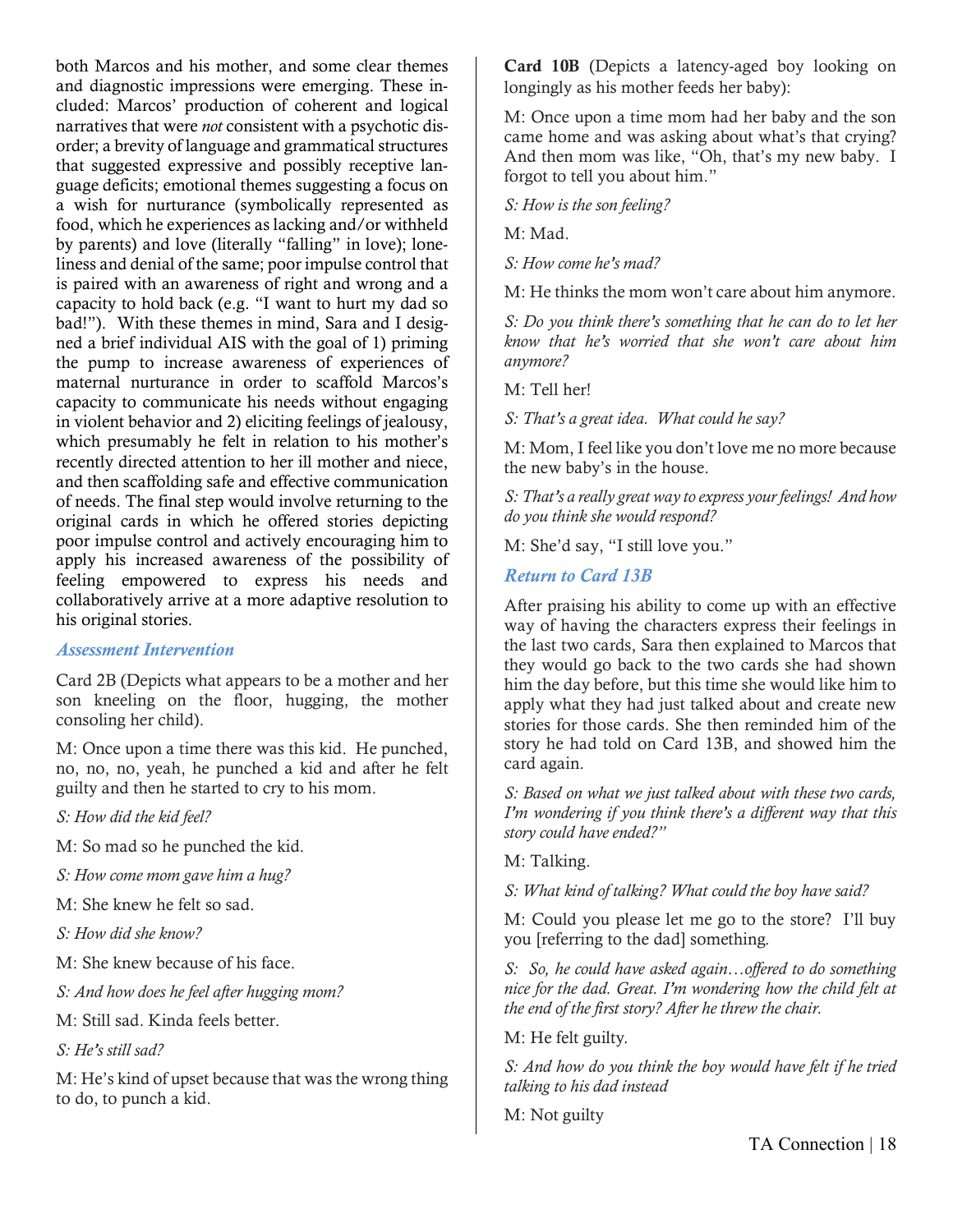*S: Okay, great. Last time you said that the boy was mad at his dad, which is why he threw the chair. Do you think there's any way his dad might have known he was mad even if he hadn't thrown the chair?*

M: Yes. He would have known he was mad because he would see his fists!

*S: Oh, wow, his fists. Great. Anything else?*

M: His face.

*S: What did his face look like?*

M: He was looking away; his eyebrows were down because he was mad.

*S: So, his face looked really mad. And what do you think he'd want his dad to say if his dad knew he was mad?* 

M: His dad would say 'yes' and let him go*.*

*S: Sure, it would be great if his dad would let him go. What about if his dad said something like, "I'm sorry you're upset that you can't go to the store."*

M: Yeah.

#### *Return to Card 13B*

Based upon the assessment we were then able to give face-to-face (and later, written) feedback to Marco's mother, which included dropping the diagnosis of schizophrenia and embracing a diagnosis of attachment trauma on top of an expressive language disorder. Relatedly, our assessment findings helped encourage the inpatient psychiatrist to cut Marcos' antipsychotic medication by 1/3. We shared some of his stories, which provided a moving experience in which his mother could absorb the knowledge that Marcos knows that his aggressive behaviors are wrong and he feels guilty about them, but that he feels shame about his underlying needs and vulnerabilities and has trouble finding the words to express his feelings and needs. He wants to do better, and he has the capacity to engage in collaborative problem solving, but he needs a lot of help in understanding, containing and processing his emotions in the moment. With a lot of empathy and support, he can develop the skills necessary to express his negative emotions more safely.

#### *Concluding Remarks*

The challenges to creating empathic, collaborative, containing, and healing relationships with children and families on an inpatient unit are great, yet instrumental if we are to engage the child on a level where she can feel safe being vulnerable. Without such connections, intrapsychic shame and avoidance, systemic mis-attunement, anger from providers and caretakers, and a medication-dominated response will

cloud our vision, and our children and families are destined to repeat patterns of hurt, shame, fear, rage, self-harm, emotional-numbing, and rehospitalization. A summary of meta-analytic studies which look at components of the therapy relationship that demonstrably contribute to positive outcomes, found that empathy and collaboration have two of the highest effect sizes (Norcross & Lambert, 2018). TA is a semistructured and compassionate approach that provides empathic attunement and collaboration to children and families, allowing both the child and her caretakers to feel comfortable enough to trust and have a transformational experience in a short period of time. I am excited to be able to share more case studies, and a summary of best practice recommendations for applying TA to children in inpatient settings, through an article that I co-authored with two former psychology trainees, Meghan Blattner and Sara Kaplan-Levy (Pagano, Blattner, & Kaplan-Levy, 2018).

#### *References*

Finn, S. E. (2007). *In our client's shoes: Theory and techniques of Therapeutic Assessment*. Mahwah, NJ: Erlbaum.

Norcross, J. C., & Lambert, M. J. (2018). Psychotherapy relationships that work III. *Psychotherapy, 55*(4)*,* 303–315. doi: 10.1037/pst0000193.

Pagano, C. J., Blattner, M. C. C., & Kaplan-Levy, S. (2018). Therapeutic Assessment with child inpatients. *Journal of Personality Assessment.* doi: 10.1080/00223891.2018.1447945

Procyshyn et al. (2014). Prevalence and patterns of antipsychotic use in youth at the time of admission and discharge from an inpatient psychiatric facility. *Journal of Clinical Psychopharmacology, 34(1),* 17–22. doi: 10.1097/JCP.0b013e3182a607dd.

Roberts, G. E., & Gruber, C. (2005). *Roberts-2 manual*. Los Angeles: Western Psychological Services.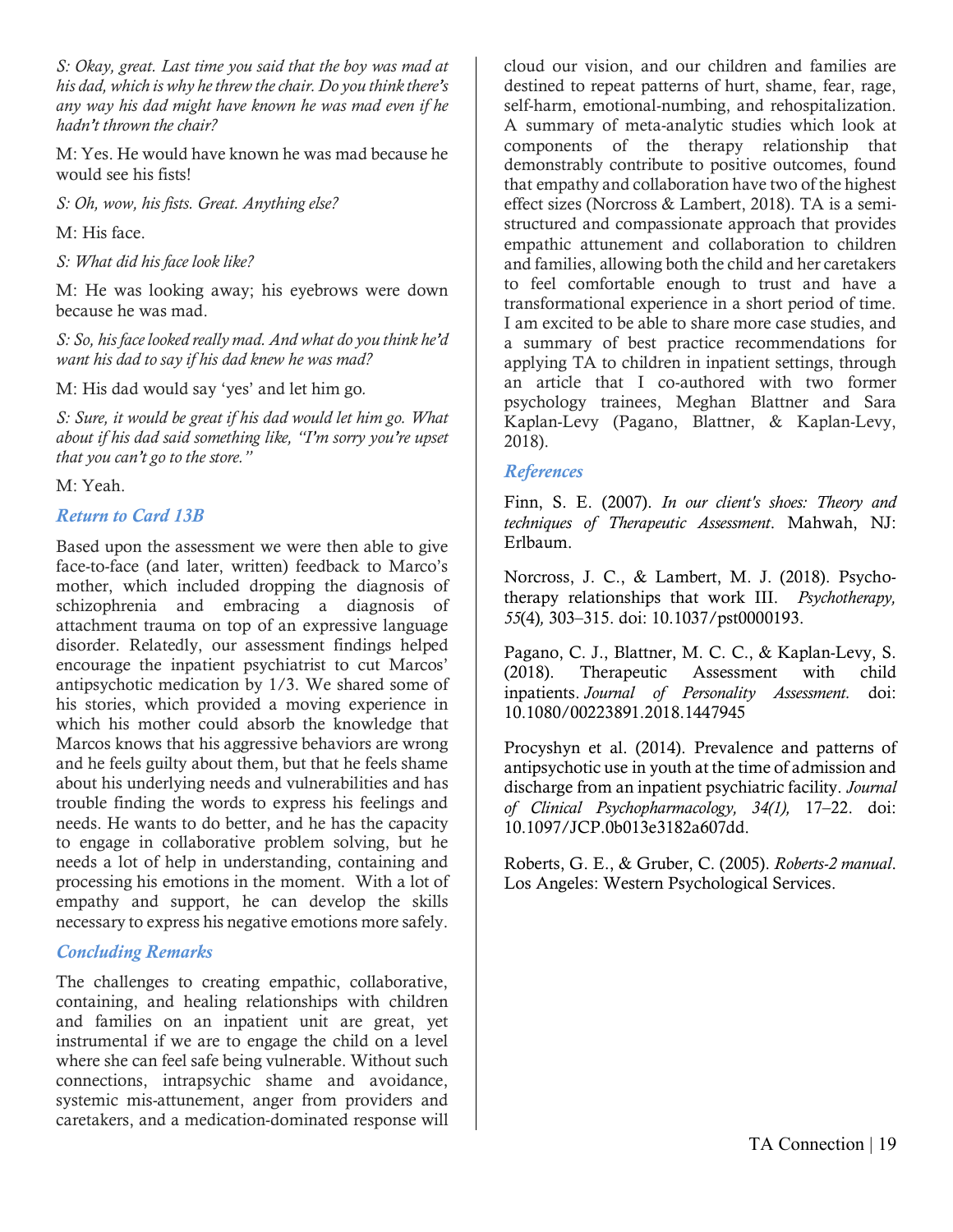

*Author* **Christopher Pagano** is a psychologist in private practice in Wellesley and Brookline, MA, the former Director of Psychology Training at Cambridge Health Alliance's Child and Adolescent Inpatient Units, and an Assistant Professor of Psychology at Harvard Medical School. He is a "Level I" Advanced Experiential Dynamic Psychotherapy (AEDP) practitioner.

> *Please email questions or comments about this column to chrispaganophd@gmail.com*

### Photo Album



Above: Marita Frackowiak at dinner with members of the Board of the Australian Psychological Society (APS) the sponsor and organizer of a TA training in Melbourne, Australia in Summer 2018.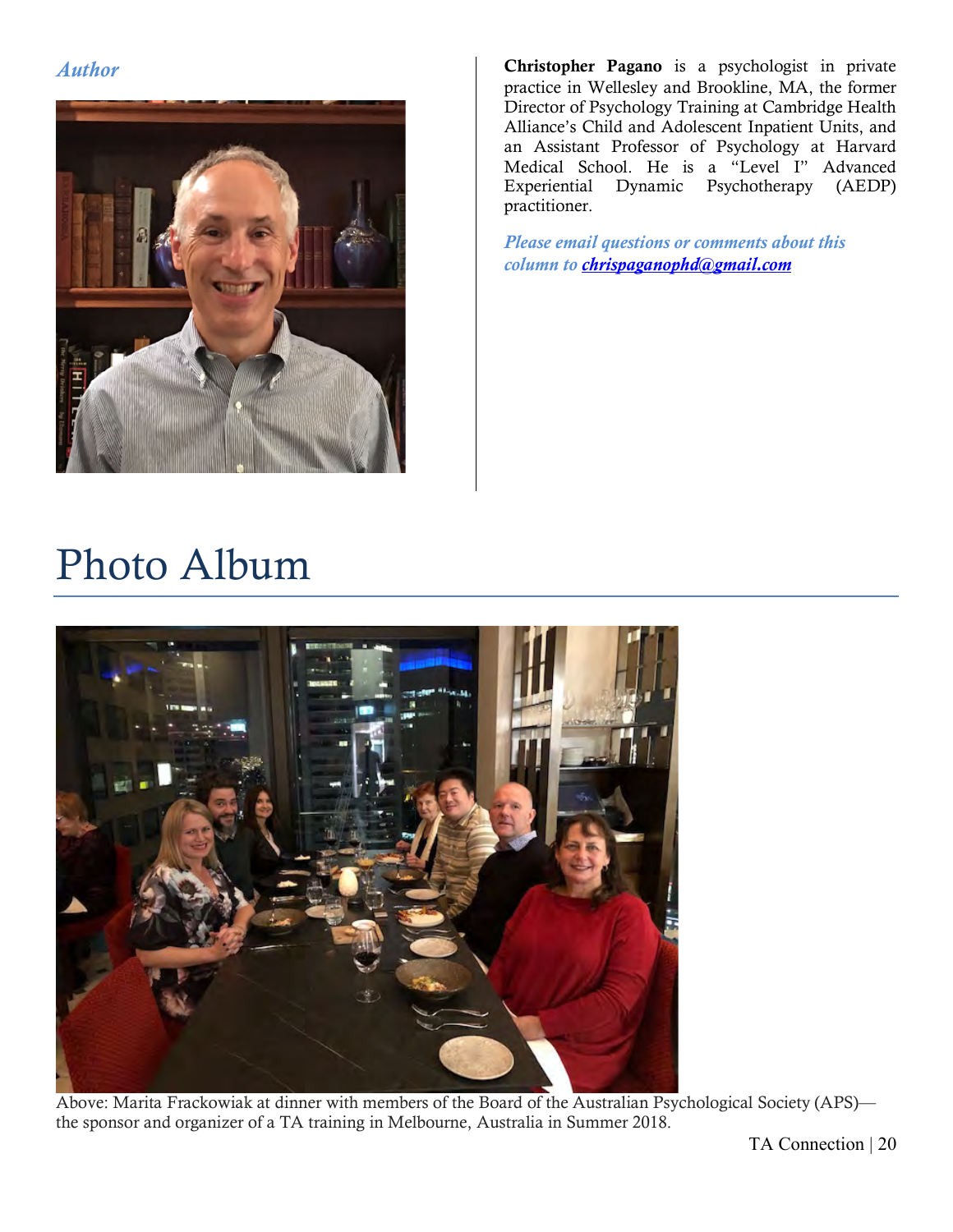

Above: Stephen Finn, Noriko Nakamura, Marita Frackowiak, and attendees enjoying dinner during a workshop on TA with Adolescents and Families in Tokyo, Japan in November, 2018.



Above: Stephen Finn and Noriko Nakamura present on TA with Adolescents and Families in Tokyo, Japan in November, 2018.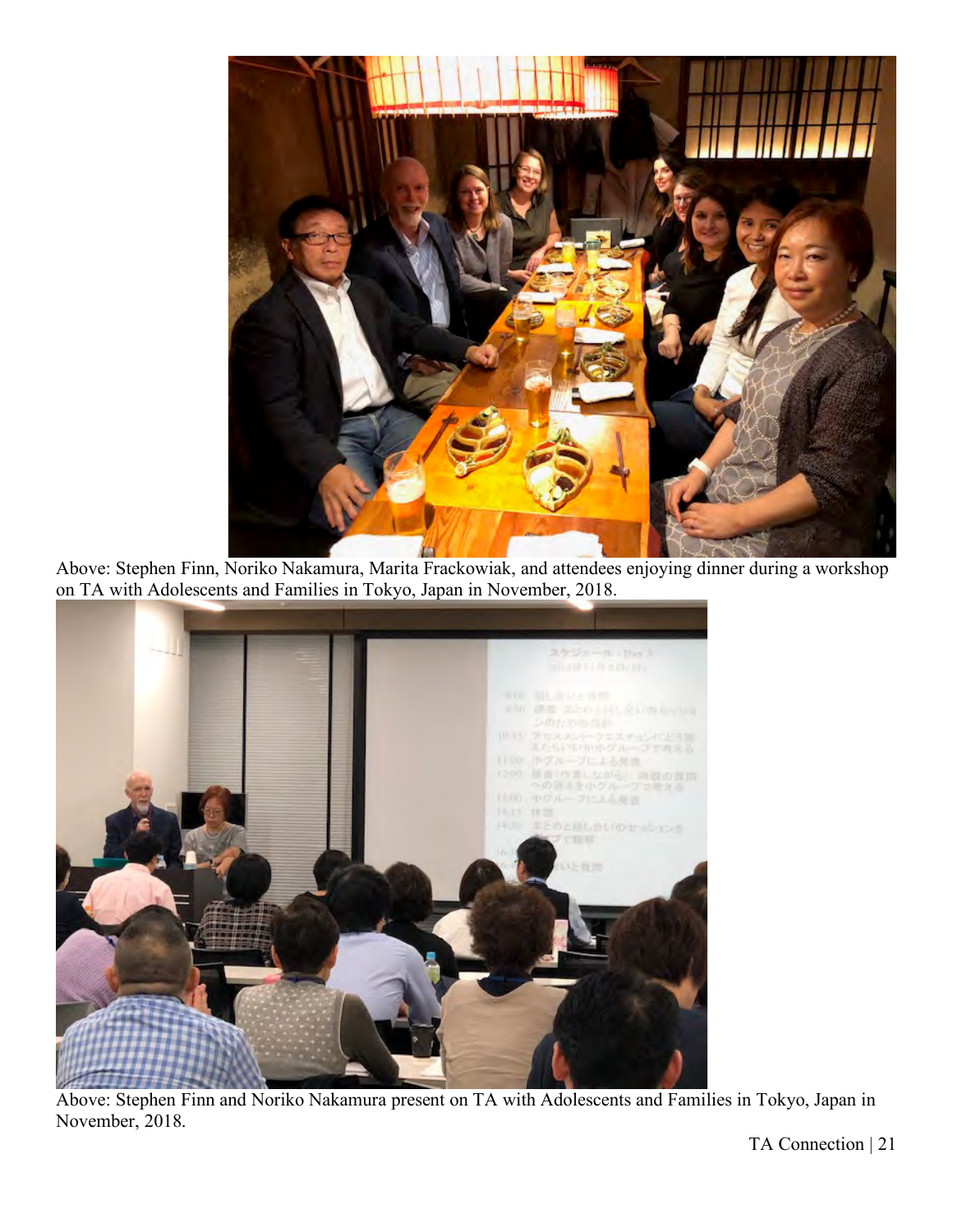Kalow, N. J., Finklea, J. T., & Chan, G. (2018). Personality Assessment: A competency-capability perspective. *Journal of Personality Assessment,* 100(*2*), 176–185.

Rudin, D., Nakamura, N., & Finn, S. E. (2018). Difficulties in the diagnosis and treatment of Autism Spectrum Disorder: A neurodevelopmental disorder. *Japanese Journal of Psychotherapy, 44*(2), 159-167.

### Upcoming Trainings in Therapeutic Assessment

#### November 15, 2018: Free Webinar

*Title*: "Using the MMPI-2-RF in Therapeutic Assessment" Presenter: Stephen E. Finn *Sponsor*: Pearson Assessments *Language*: English *Schedule*: 12:00-1:30 EST Information: https://cc.readytalk.com/registration/ #/?meeting=1iu1djaxh96n&campaign=nl9bmjlgdsp7

#### November 27, 2018: Open Lecture, Milan, Italy

*Title*: "Vergogna, colpa o capriccio?: Come crescere figli responsabili e sicuri di sè senza essere genitori perfetti" Presenter: Stephen E. Finn *Sponsor*: European Center for Therapeutic Assessment, Catholic University of the Sacred Heart, Milan *Language*: Italian

*Schedule*: 8:30-10:30 PM Information: segreteria.ceat@unicatt.it

#### November 29-December 1, 2018: Milan, Italy

*Title*: "Working with Shame in Psychological Assessment and Psychotherapy" Presenters: Stephen E. Finn & Camillo Caupto, *Sponsors*: European Center for Therapeutic Assessment and Therapeutic Assessment Institute *Language*: English with Italian translation *Schedule*: Nov 29, 2018 10:00 AM — 6:00 PM Nov 30, 2018 9:00 AM — 5:00 PM Nov 4, 2018 9:00 AM — 5:00 PM

#### Information: segreteria.ceat@unicatt.it

#### February 6, 2019: Free Webinar

*Title*: "Using the MMPI-2-RF in Therapeutic Assessment" Presenter: Stephen E. Finn *Sponsor*: Pearson Assessments *Language*: English *Schedule*: 12:00-1:30 EST Information:https://www.pearsonclinical.com/event s/webinars/currentlisting.html

#### March 20–24, 2019: New Orleans, LA, USA

Symposia, Papers, and Posters *Presenters*: TBA (members of the Therapeutic Assessment Institute) *Sponsor*: Annual meeting of the Society for Personality Assessment Information: http://www.personality.org/annualconvention/general-information/

#### *Workshops at SPA in New Orleans*

#### March 20

*Title*: "Using a Collaborative/Therapeutic Assessment Model in Diagnosing Adults with an Autism Spectrum Disorder" *Presenter*: Dale Rudin Sponsor: Annual meeting of the Society for Personality Assessment *Schedule*: 8:00 AM – 5:00 PM Information: http://www.personality.org/annualconvention/general-information/